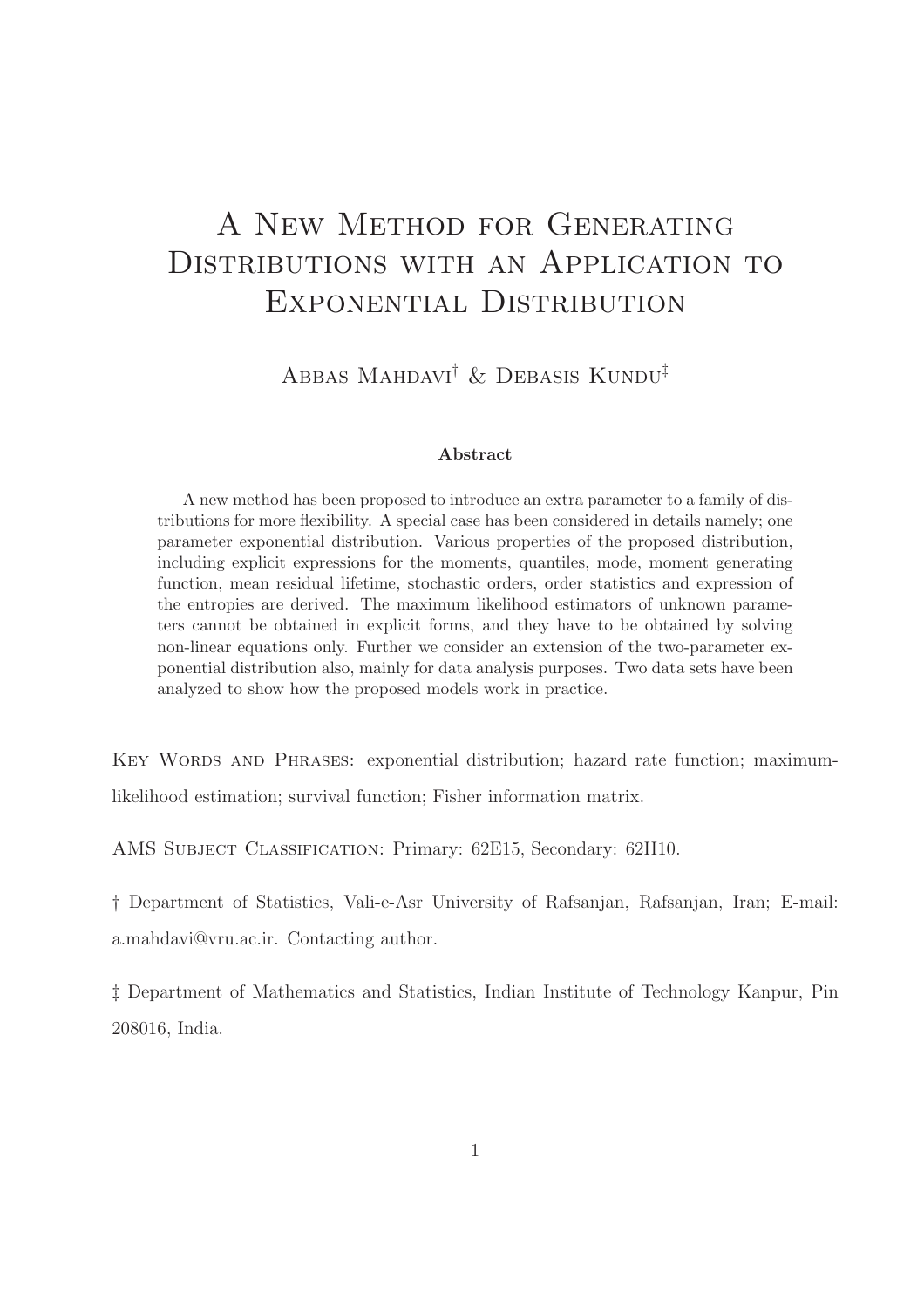#### 1 INTRODUCTION

Adding an extra parameter to an existing family of distribution functions, is very common in the statistical distribution theory. Often introducing an extra parameter brings more flexibility to a class of distribution functions, and it can be very useful for data analysis purposes. For example, Azzalini (1985) introduced the skew normal distribution by introducing an extra parameter to the normal distribution to bring more flexibility to the normal distribution. Azzalini (1985)'s skew normal distribution takes the following form for  $\lambda \in \mathbb{R}$ ;

$$
f(x; \lambda) = 2\phi(x)\Phi(\lambda x), \quad x \in \mathbb{R}.
$$
 (1)

Here  $\phi(x)$  and  $\Phi(x)$  are the probability density function (PDF) and cumulative distribution function (CDF) of a standard normal distribution, and  $\lambda$  is the skewness parameter. It can be easily seen that  $f(x; \lambda)$  is a proper PDF for any  $\lambda \in \mathbb{R}$ . Moreover, when  $\lambda = 0$ ,  $f(x; \lambda)$ becomes a standard normal PDF, and depending on the values of  $\lambda$ , it can be both positively or negatively skewed. Hence, introducing  $\lambda$  brings more flexibility to the standard normal distribution function. Although Azzalini (1985) introduced this method mainly for normal distribution, but it can be easily used for other symmetric distributions also.

Mudholkar and Srivastava (1993) proposed a method to introduce an extra parameter to a two-parameter Weibull distribution. If for  $\alpha > 0$  and  $\lambda > 0$ ,  $(1 - e^{-\lambda x^{\alpha}})$  denotes the CDF of a two-parameter Weibull distribution, then the proposed model has the following CDF for  $\beta > 0$ ;

$$
F(x; \alpha, \lambda, \beta) = (1 - e^{-\lambda x^{\alpha}})^{\beta}, \quad \text{if} \quad x > 0,
$$
 (2)

and 0 otherwise. The two-parameter Weibull distribution has one shape  $(\alpha)$  and one scale  $(\lambda)$ parameters. Mudholkar and Srivastava (1993)'s proposed exponentiated Weibull model has two shape parameters and one scale parameter. Due to presence of an extra shape parameter, the proposed exponentiated Weibull model is more flexible than the two-parameter Weibull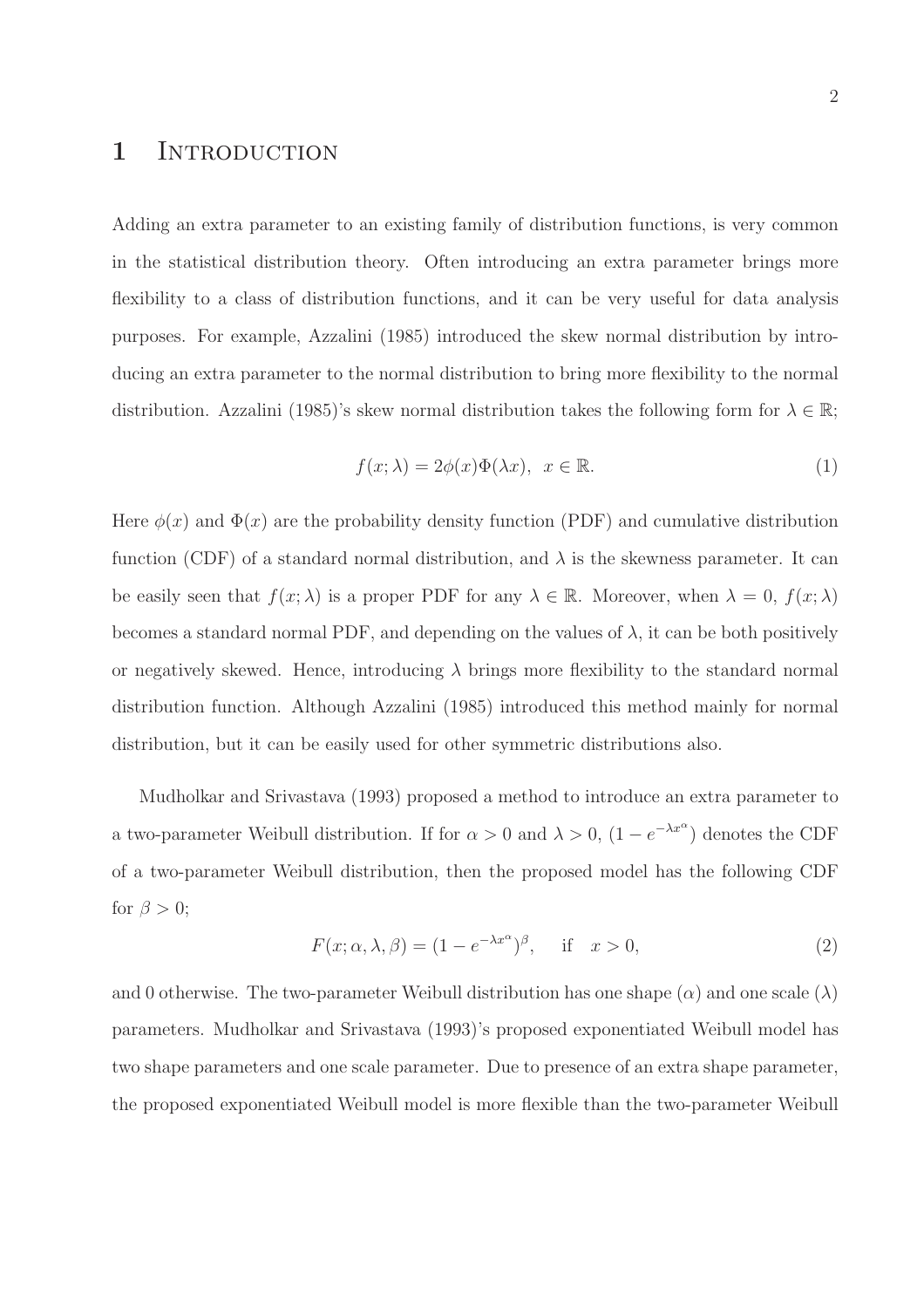model. In this case also, when  $\beta = 1$ , the proposed exponentiated Weibull distribution coincides with the two-parameter Weibull distribution. Although, Mudholkar and Srivastava (1993) proposed the exponentiated Weibull distribution, later several other exponentiated distributions have been introduced by several authors, see for example Gupta et al. (1998).

Marshall and Olkin (1997) proposed another method to introduce an additional parameter to any distribution function as follows. If  $g(x)$  and  $G(x)$  are the PDF and CDF, respectively of a random variable  $X$ , then the new proposed family of distribution functions has the following PDF for any  $\theta \in (0,\infty)$ .

$$
f(x; \theta) = \frac{\theta g(x)}{(1 - (1 - \theta)(1 - G(x)))^2}; \quad x \in \mathbb{R}
$$
 (3)

Marshall and Olkin (1997) considered two special cases namely when X follows exponential or Weibull distribution and derived several properties of this proposed model. They had also provided some interesting physical interpretations also. It is clear that when  $\theta = 1$ ,  $f(x; \theta)$ matches with  $g(x)$ , and for different values of  $\theta$ ,  $f(x)$  can be more flexible than  $g(x)$ .

Eugene et al. (2002) proposed the beta generated method that uses the beta distribution with parameters  $\alpha$  and  $\beta$  as the generator to develop the beta generated distributions. The CDF of a beta-generated random variable  $X$  is defined as

$$
G(x) = \int_0^{F(x)} b(t)dt,
$$
\n(4)

where  $b(t)$  is the PDF of a beta random variable and  $F(x)$  is the CDF of any random variable X. Alzaatreh et al. (2013) introduced a new method for generating families of continuous distributions called T-X family by replacing the beta PDF with a PDF,  $r(t)$ , of a continuous random variable and applying a function  $W(F(x))$  that satisfies some specific conditions. Recently Aljarrah et al. (2014) used quantile functions to generate T-X family of distributions. For more survey about methods to generating distributions see Lee et al. (2013) and Jones (2014).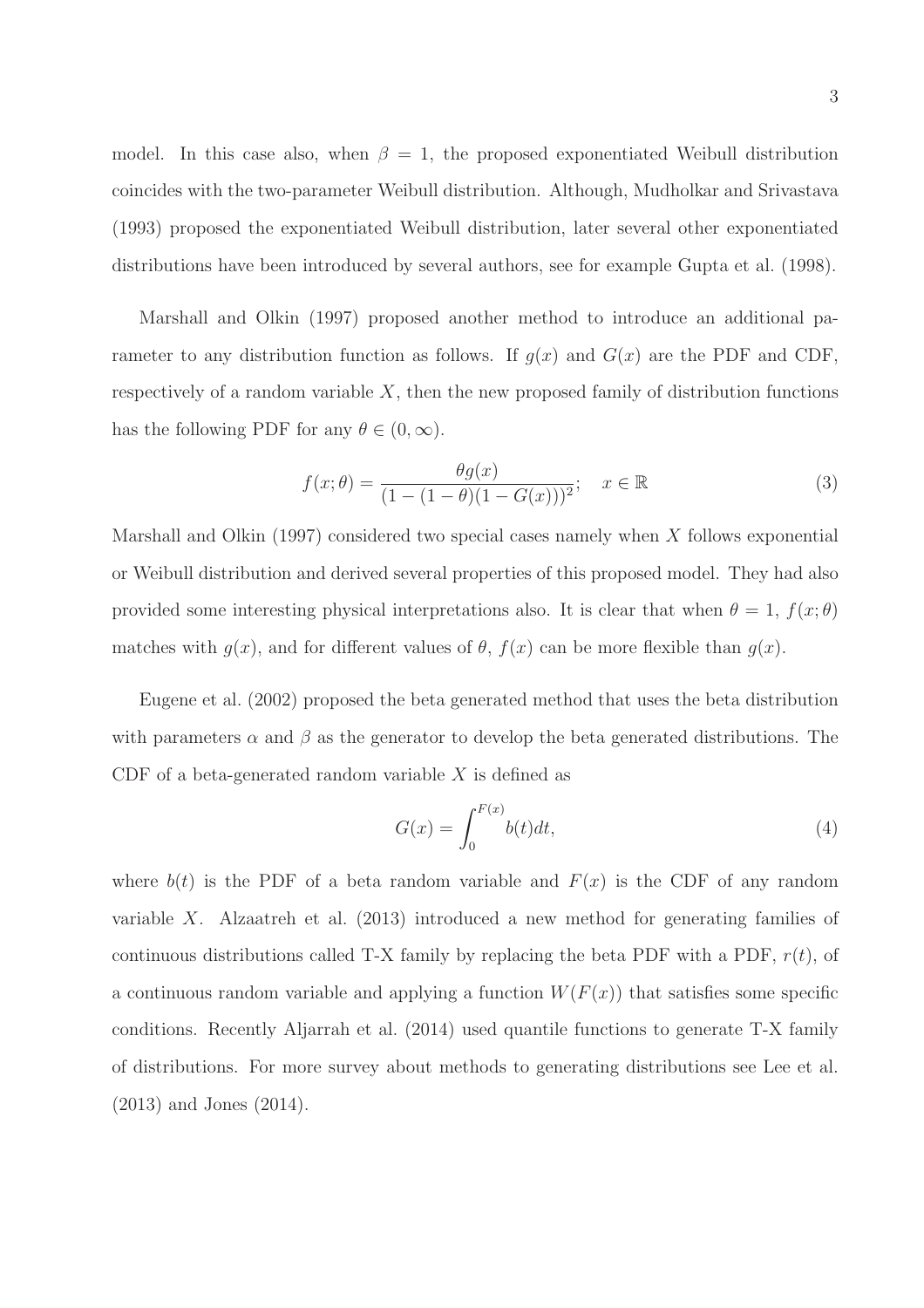The aim of this paper is to introduce an extra parameter to a family of distributions functions to bring more flexibility to the given family. We call this new method as  $\alpha$ power transformation (APT) method. The proposed APT method is very easy to use, hence it can be used quite effectively for data analysis purposes. First we discuss some general propoerties of this class of distribution functions. Then, we apply the APT method to a oneparameter exponential distribution and generated a two-parameter (scale and shape)  $\alpha$ -power exponential (APE) distribution. It is observed that the two-parameter APE distribution has several desirable properties. It behaves very much like two parameter Weibull, gamma or generalized exponential (GE) distributions. The PDF and the hazard functions of APE distribution can take similar shapes as the Weibull, gamma or GE distributions. Hence, it can be used as an alternative to the well known Weibull, gamma or GE distributions. The CDF of APE distribution can be expressed in explicit form, hence it can be used quite conveniently for analyzing censored or truncated data also. Further we introduce threeparameter APE distribution mainly for data analysis purposes, and discuss the maximum likelihood estimation procedure of the unknown parameters. One real data set has been analyzed for illustrative purposes.

The rest of the paper is organized as follows. In Section 2, we introduce the APT method, and discuss some general properties of this family of distributions. In Section 3, we consider the APE distribution and discuss its different properties. Maximum likelihood estimators of the unknown parameters and some inferential issues are discussed in Section 4. The analysis of one real data set has been presented in Section 5. We introduce the three-parameter APE model and discuss the maximum likelihood estimation procedure of the unknown parameters in Section 6. Finally in Section 7 we conclude the paper.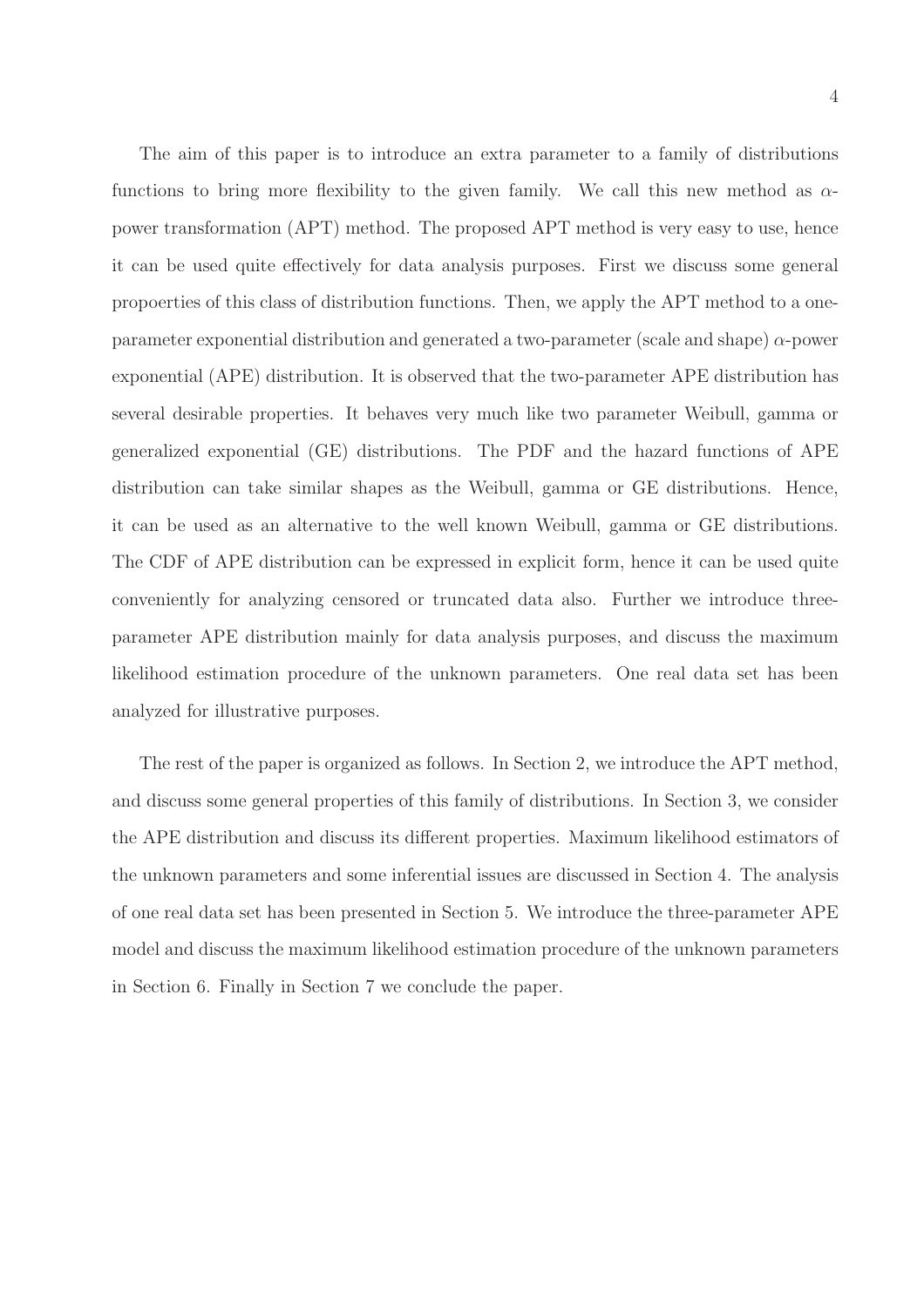### 2 APT METHOD

Let  $F(x)$  be the CDF of a continuous random variable X, then the  $\alpha$ -power transformation of  $F(x)$  for  $x \in \mathbb{R}$ , is defined as follows:

$$
F_{APT}(x) = \begin{cases} \frac{\alpha^{F(x)} - 1}{\alpha - 1} & \text{if } \alpha > 0, \alpha \neq 1\\ F(x) & \text{if } \alpha = 1. \end{cases}
$$
(5)

It is immediate that  $F_{APT}(x)$  is a proper CDF. If  $F(x)$  is an absolute continuous distribution function with the probability density function (PDF)  $f(x)$ , then  $F_{APT}(x)$  is also an absolute continuous distribution function with the PDF:

$$
f_{APT}(x) = \begin{cases} \frac{\log \alpha}{\alpha - 1} f(x) \alpha^{F(x)} & \text{if } \alpha > 0, \alpha \neq 1\\ f(x) & \text{if } \alpha = 1. \end{cases}
$$
(6)

It is clear that for  $\alpha \neq 1$ ,  $f_{APT}(x)$  is a weighted version of  $f(x)$ , where the weight function

$$
w(x) = \alpha^{F(x)},\tag{7}
$$

and  $f_{APT}(x)$  can be written as

$$
f_{APT}(x) = \frac{f(x)w(x; \alpha)}{c}.
$$
\n(8)

Here the normalizing constant  $c = E(w(X))$ .

Weighted distributions play an important role in the statistical distribution theory, see for example Patil and Rao (1978) or Patil (2002). In this case the weight function  $w(x)$ can be increasing or decreasing depending on whether  $\alpha > 1$  or  $\alpha < 1$ . For a non-negative random variable X,  $f_{APT}(x)$  has the following interpretations. Suppose a realization x of X enters the investigator's record with probability proportional to  $w(x; \alpha)$ , so that

$$
\frac{Prob(\text{Reording}|X=y)}{Prob(\text{Reording}|X=x)} = \frac{w(y;\alpha)}{w(x;\alpha)}.
$$

Here the parameter  $\alpha$  represents recording mechanism. If Y represents the random variable of the investigator's records, then Y has the PDF  $f_{APT}(x)$ .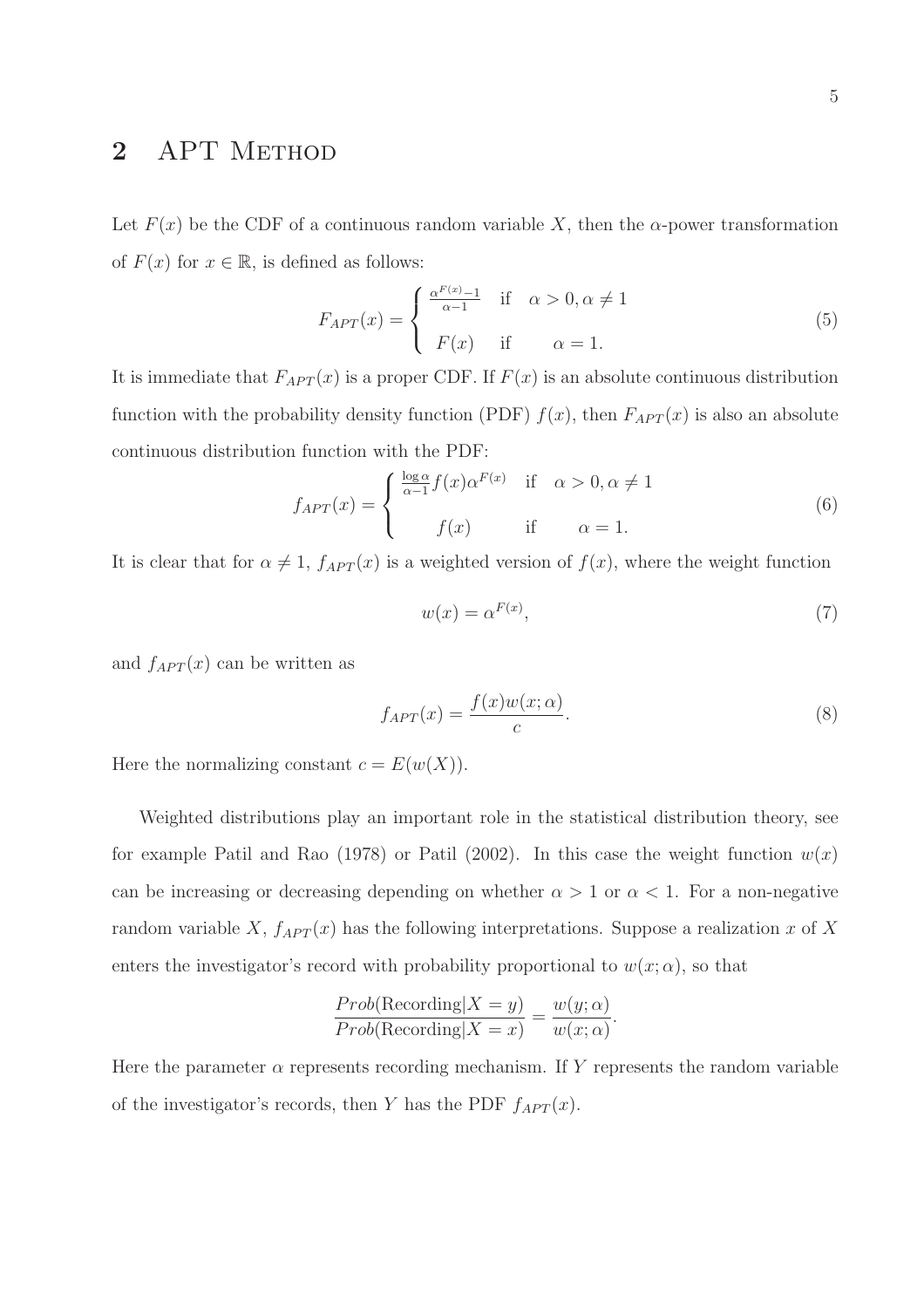The survival reliability function  $S_{APT}(x)$  and the hazard rate function (HRF)  $h_{APT}(x)$ for APT distribution are in the following forms

$$
S_{APT}(x) = \begin{cases} \frac{\alpha}{\alpha - 1} (1 - \alpha^{F(x) - 1}) & \text{if } \alpha \neq 1 \\ 1 - F(x) & \text{if } \alpha = 1, \end{cases}
$$
(9)

$$
h_{APT}(x) = \begin{cases} f(x) \frac{\alpha^{F(x)-1}}{1-\alpha^{F(x)-1}} \log \alpha & \text{if } \alpha \neq 1\\ \frac{f(x)}{S(x)} & \text{if } \alpha = 1. \end{cases}
$$
 (10)

The p-th quantile  $y_p$  of  $F_{APT}(x)$ , for  $\alpha \neq 1$ , can be obtained as

$$
y_p = F^{-1} \left\{ \frac{\log(1 + (\alpha - 1)p)}{\log \alpha} \right\}.
$$
 (11)

If  $x_p$  denotes the p-th quantile for  $F(x)$ , then from (11) it follows that for  $\alpha \neq 1$ ,

$$
y_p \le x_p \quad \text{if} \quad \frac{\log(1 + (\alpha - 1)p)}{\log \alpha} \le p. \tag{12}
$$

Using (12) it is possible to determine for what values of  $\alpha$ ,  $F_{APT}(x)$  will be heavier tail than  $F(x)$ . For example, using Taylor series expansion of  $log(1 + x)$ , it easily follows that for  $\alpha$ close to 1,

$$
y_p < x_p \quad \text{if} \quad \alpha < 1 \quad \text{and} \quad y_p > x_p \quad \text{if} \quad \alpha > 1. \tag{13}
$$

Therefore, for  $\alpha$  close to 1, if  $\alpha < 1$ , then  $F(x)$  has a heavier tail than  $F_{APT}(x)$ , and for  $\alpha > 1$ , it is the other way.

If  $F^{-1}(\cdot)$  exists in explicit form, then for  $\alpha \neq 1$ , a random sample from  $F_{APT}(x)$  can be easily obtained as

$$
Y = F^{-1} \left\{ \frac{\log(1 + (\alpha - 1)U)}{\log \alpha} \right\},\,
$$

where U is a uniform  $(0, 1)$ . On the other hand if  $F^{-1}(\cdot)$  does not exist in explicit form, but it is possible to generate a random sample from  $F(x)$ , then from the relation for  $\alpha \neq 1$ ,

$$
f_{APT}(x) \le \frac{\alpha \log \alpha}{\alpha - 1} f(x),
$$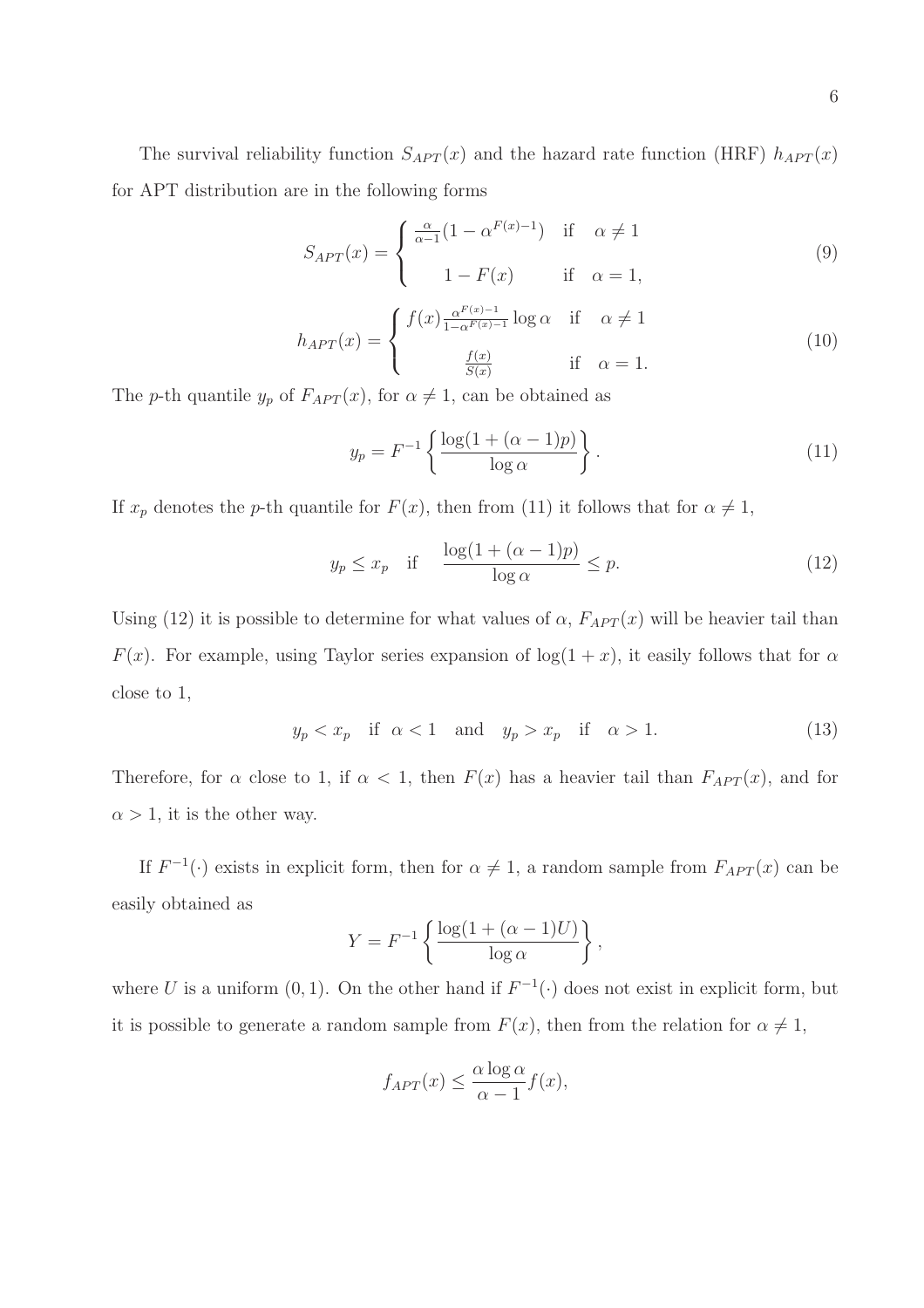and using acceptance-rejection principle, a random sample from  $F_{APT}(x)$  can be generated. If the hazard function and survival function of X are denoted by  $h(x)$  and  $S(x)$ , respectively, then from (10), for  $\alpha \neq 1$ , the hazard function  $F_{APT}(x)$  can be written as

$$
h_{APT}(x) = h(x) \times \frac{\log \alpha \ S(x)}{\alpha^{S(x)} - 1}.
$$
\n(14)

Therefore,

$$
\lim_{x \to -\infty} h_{APT}(x) = \frac{\log \alpha}{\alpha - 1} \lim_{x \to -\infty} h(x) \text{ and } \lim_{x \to \infty} h_{APT}(x) = \lim_{x \to \infty} h(x).
$$

From (14) it follows that  $h_{APT}(x)/h(x)$  is an increasing function of x for all  $\alpha > 1$ , and it is a decreasing function of x, for all  $0 < \alpha < 1$ .

We have the following results for a general distribution function  $F(x)$ .

RESULT 1: If  $f(x)$  is a decreasing function, and  $\alpha \leq 1$ , then  $f_{APT}(x)$  is a decreasing function.

PROOF: The result easily follows by taking  $\log f_{APT}(x)$ , and by using the fact that sum of two decreasing functions is a decreasing function.

RESULT 2: If  $f(x)$  is a decreasing function, and  $f(x)$  is log-convex, then for  $\alpha \leq 1$ , the hazard function  $h_{APT}(x)$  is a decreasing function.

PROOF: Since

$$
\frac{d^2 \log f_{APT}(x)}{dx^2} = \frac{d^2 \log f(x)}{dx^2} + \log \alpha \frac{df(x)}{dx},
$$

and both the terms on the right hand side are positive, it implies that  $f_{APT}(x)$  is log-convex. Hence the result follows from Bartow and Prochan (1975). Π

Using Results 1 and 2, it easily follows that if  $F(x)$  is a gamma, Weibull or generalized exponential distribution with shape parameter less than one, then for  $\alpha \leq 1$ ,  $f_{APT}(x)$  and  $h_{APT}(x)$  are both decreasing functions.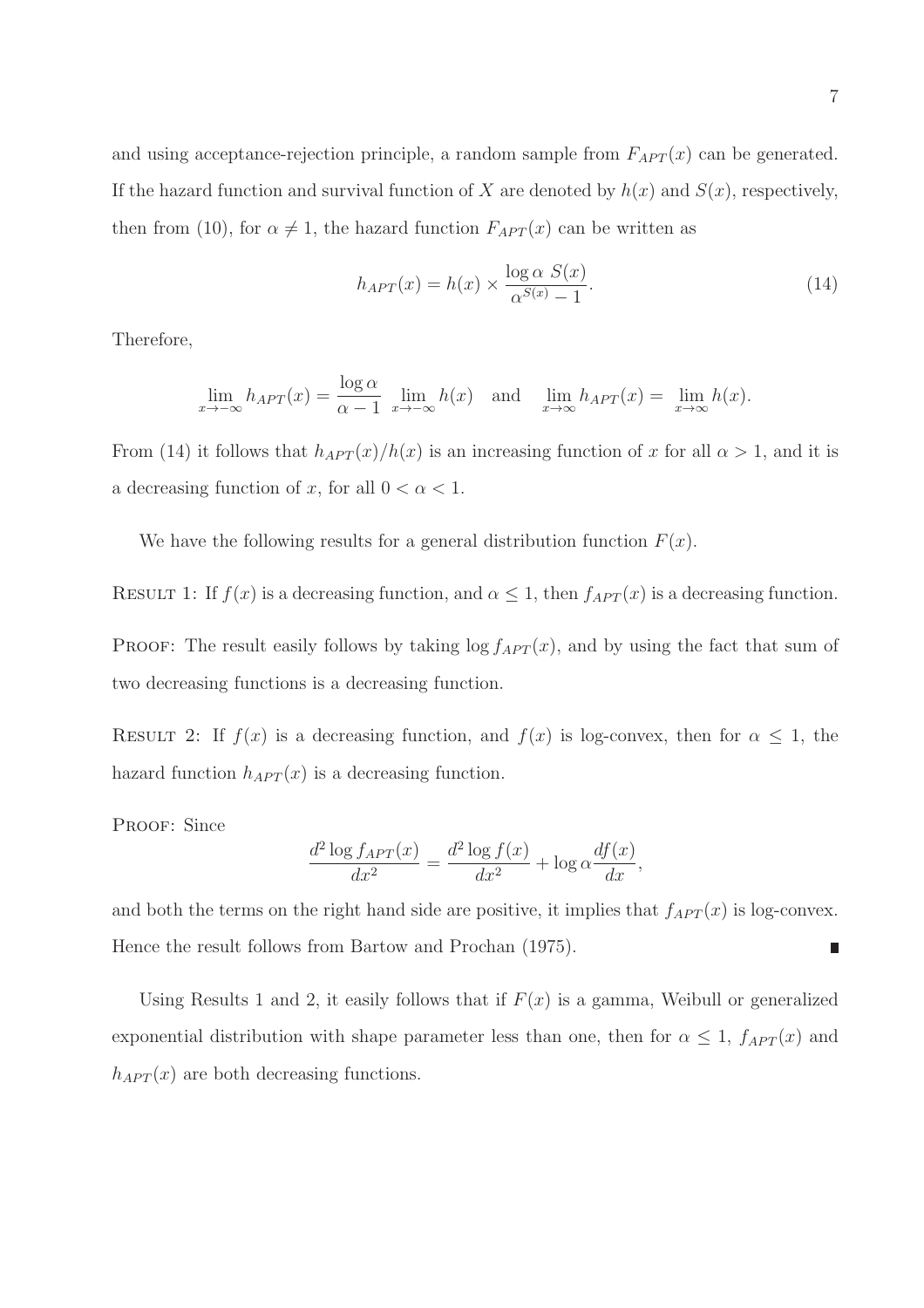

Figure 1: (a) the PDF of Weibull APT family. (b) the PDF of Beta APT family. (c) the PDF of Normal APT family.

In Figure 1, we plot the PDFs of some APT families such as when  $f(x)$  is the PDFs of Weibull distribution with density function  $f(x) = (a/b)(x/b)^{(a-1)} exp(-(x/b)^a)$ , Beta distribution and Normal distribution. We consider in Weibull case scale parameter  $b = 1$ , in Beta case  $a = b = 2$  and in the last case its standard form.

### 3 APE Distribution and its Properties

In this section we apply the APT method to a specific class of distribution functions, namely to an exponential distribution, and call this new distribution as the two-parameter APE distribution.

DEFINITION 1: The random variable Y is said to have a two-parameter APE distribution denoted by  $APE(\alpha, \lambda)$ , with the shape and scale parameters as  $\alpha > 0$  and  $\lambda > 0$ , respectively, if the PDF of Y for  $y > 0$ , is

$$
f(y; \alpha, \lambda) = \begin{cases} \frac{\log \alpha}{\alpha - 1} \lambda e^{-\lambda y} \alpha^{1 - e^{-\lambda y}} & \text{if } \alpha \neq 1\\ \lambda e^{-\lambda y} & \text{if } \alpha = 1, \end{cases}
$$
 (15)

and 0 otherwise.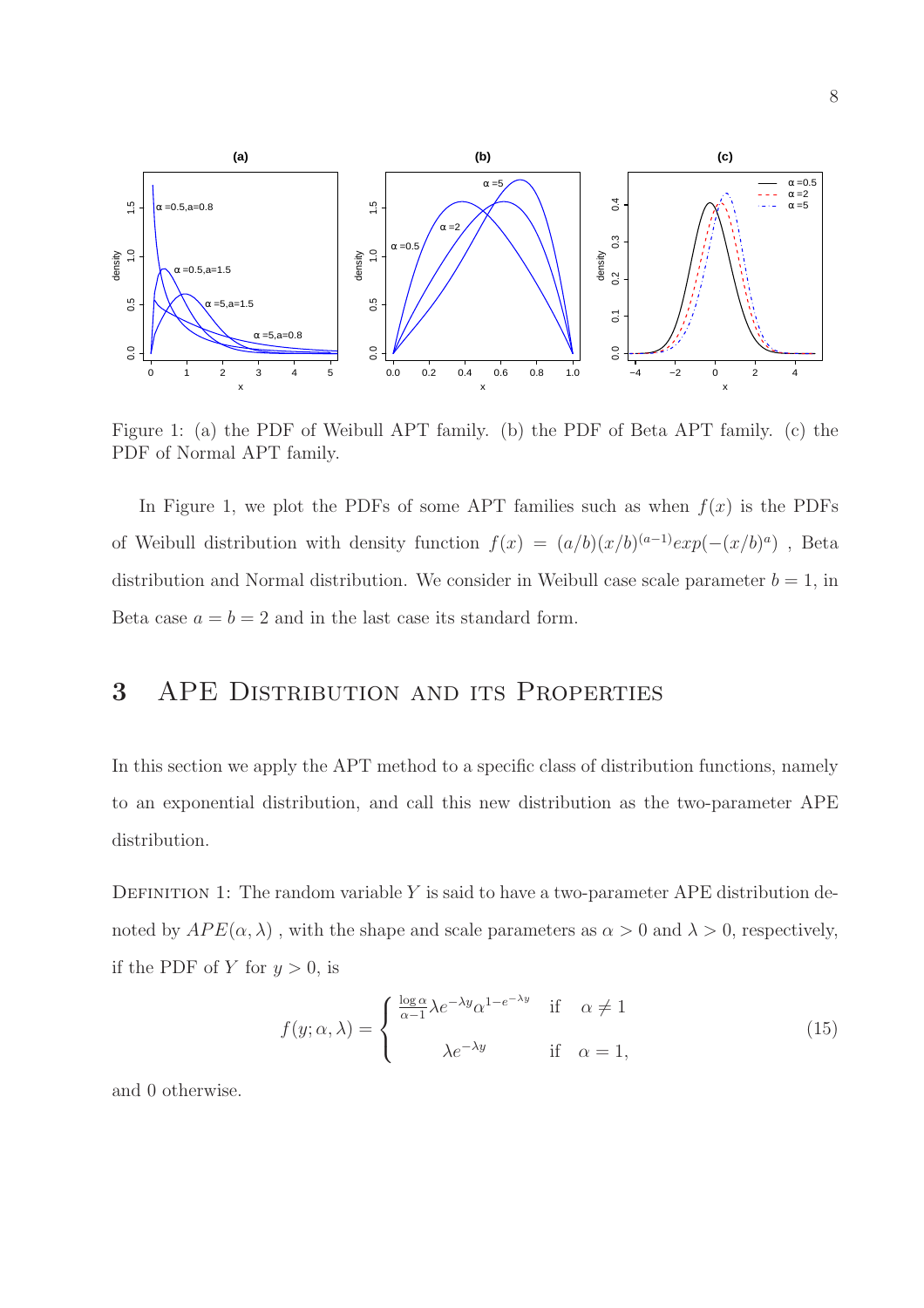The CDF of Y for  $y > 0$ , becomes

$$
F(y; \alpha, \lambda) = \begin{cases} \frac{\alpha^{(1 - e^{-\lambda y})} - 1}{\alpha - 1} & \text{if } \alpha \neq 1 \\ 1 - e^{-\lambda y} & \text{if } \alpha = 1, \end{cases}
$$
 (16)

and 0 otherwise. Also, the survival reliability function,  $S(y)$ , and the hazard rate function,  $h(y)$ , for APE distribution for  $y > 0$ , are in the following forms

$$
S(y; \alpha, \lambda) = \begin{cases} \frac{\alpha}{\alpha - 1} (1 - \alpha^{-e^{-\lambda y}}) & \text{if } \alpha \neq 1 \\ e^{-\lambda y} & \text{if } \alpha = 1, \end{cases}
$$
 (17)

$$
h(y; \alpha, \lambda) = \begin{cases} \frac{\lambda e^{-\lambda y} \alpha^{-e^{-\lambda y} \log \alpha}}{1 - \alpha^{-e^{-\lambda y}}} & \text{if } \alpha \neq 1\\ \lambda & \text{if } \alpha = 1. \end{cases}
$$
 (18)

It can be easily seen that if  $\alpha \leq e$ , then  $f(y; \alpha, \lambda)$  is a decreasing function of  $y > 0$ , and for  $\alpha > e$ ,  $f(y; \alpha, \lambda)$  is a unimodal function with mode at  $(\log(\log \alpha))/\lambda$ . The following result provides the shape of the HRF of an APE distribution.

RESULT 3: If  $\alpha \leq 1$ , then  $h(y; \alpha, \lambda)$  is a decreasing function of  $y > 0$ , and for  $\alpha > 1$ ,  $h(y; \alpha, \lambda)$  is an increasing function of  $y > 0$ .

PROOF: By taking the second derivative of  $\log f(x; \alpha, \lambda)$ , it easily follows that the PDF of APE( $\alpha$ ,  $\lambda$ ) is log-convex if  $\alpha$  < 1 and log-concave if  $\alpha$  > 1, hence the result follows from Bartow and Prochan (1975). П

It follows that for  $\alpha < 1$ ,  $h(y; \alpha, \lambda)$  decreases from  $\lambda \log \alpha/(\alpha - 1)$  to  $\lambda$ , and for  $\alpha > 1$ , it increases from  $\lambda \log \alpha/(\alpha - 1)$  to  $\lambda$ . The following Table 1 provides the comparison of the hazard function of the APE distribution with the corresponding hazard functions of Weibull, gamma and GE distributions. In all these cases the shape and scale parameters are assumed to be  $\alpha$  and  $\lambda$ , respectively. It is clear from Table 1 that although the hazard function of the APE distribution is a decreasing or an increasing function depending on the shape parameter similarly as the gamma, Weibull or GE distributions, the ranges are quite different.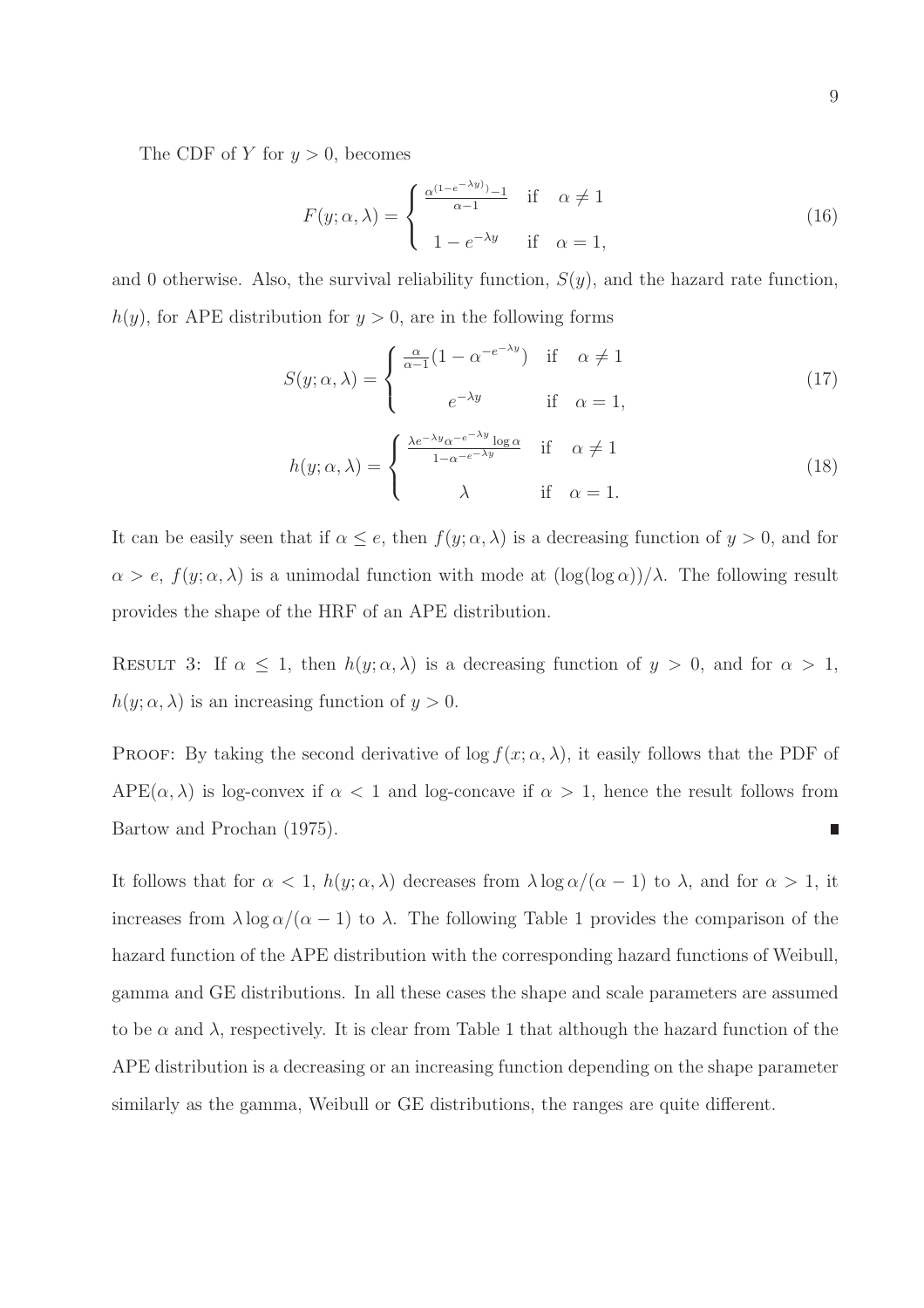| Parameter                                                                            | Gamma                                                                                                                         | Weibull                                                                     | GE                                                                                                                                | APE                                                                |  |
|--------------------------------------------------------------------------------------|-------------------------------------------------------------------------------------------------------------------------------|-----------------------------------------------------------------------------|-----------------------------------------------------------------------------------------------------------------------------------|--------------------------------------------------------------------|--|
| $\alpha=1$                                                                           | $\lambda$                                                                                                                     | $\lambda$                                                                   | $\lambda$                                                                                                                         | $\lambda$                                                          |  |
| $\alpha > 1$                                                                         | Increasing from<br>0 to $\lambda$                                                                                             | Increasing from<br>0 to $\infty$                                            | Increasing from<br>0 to $\lambda$                                                                                                 | Increasing from<br>$\lambda$ to $\lambda \log \alpha/(\alpha - 1)$ |  |
| $\alpha < 1$                                                                         | Decreasing from Decreasing from Decreasing from                                                                               |                                                                             |                                                                                                                                   | Decreasing from                                                    |  |
|                                                                                      | $\infty$ to $\lambda$                                                                                                         | $\infty$ to 0                                                               | $\infty$ to $\lambda$                                                                                                             | $\lambda$ to $\lambda \log \alpha/(\alpha - 1)$                    |  |
| (a)                                                                                  |                                                                                                                               |                                                                             | (b)                                                                                                                               |                                                                    |  |
| 0.5<br>0.4<br><b>IEE</b> density<br>$0.\overline{3}$<br>0.2<br>$\overline{c}$<br>0.0 | $\alpha = 0.5$<br>$\alpha = 5$<br>$\alpha = 10$<br>$\alpha = 50$<br>$\alpha = 200$<br>$\overline{2}$<br>$\mathbf 0$<br>4<br>x | $\frac{1}{2}$<br>$\ddot{1}$<br>HRF<br>$\frac{0}{1}$<br>0.5<br>0.0<br>6<br>8 | $\alpha = 0.2$<br>$\alpha = 0.7$<br>$\alpha = 2^{r}$<br>$\alpha = 10$<br>$\alpha = 50$<br>$\overline{2}$<br>$\mathbf 0$<br>3<br>X | 5<br>4                                                             |  |

Table 1: Behavior of the hazard functions of the four distributions.

Figure 2: (a) and (b) the PDF and HRF of APE distribution with various shape parameter and fixed scale parameter  $\lambda = 1$ .

Figure 2 provides the PDFs and HRFs of a  $APE(\alpha, \lambda)$  distribution for different values of  $\alpha$  when the scale parameter  $\lambda = 1$ .

APE distribution has the following mixture representation for  $\alpha > 1$ .  $\log(\alpha)/(\alpha - 1)$  is a decreasing function from 1- to 0, as  $\alpha$  varies from 1+ to  $\infty$ . If  $Y \sim \text{APE}(\alpha, \lambda)$ , then it can be represented as follows:

$$
Y = \begin{cases} Y_1 & \text{with probability} \\ Y_2 & \text{with probability} \end{cases} \quad \frac{\frac{\log(\alpha)}{\alpha - 1}}{1 - \frac{\log(\alpha)}{\alpha - 1}},\tag{19}
$$

where  $Y_1$  and  $Y_2$  have the following PDFs

$$
f_{Y_1}(y) = \lambda e^{-\lambda y}; \quad y > 0
$$
  
\n
$$
f_{Y_2}(y) = \frac{\log(\alpha)}{\alpha - 1 - \log(\alpha)} \lambda e^{-\lambda y} \left(\alpha^{1 - e^{-\lambda y}} - 1\right); \quad y > 0,
$$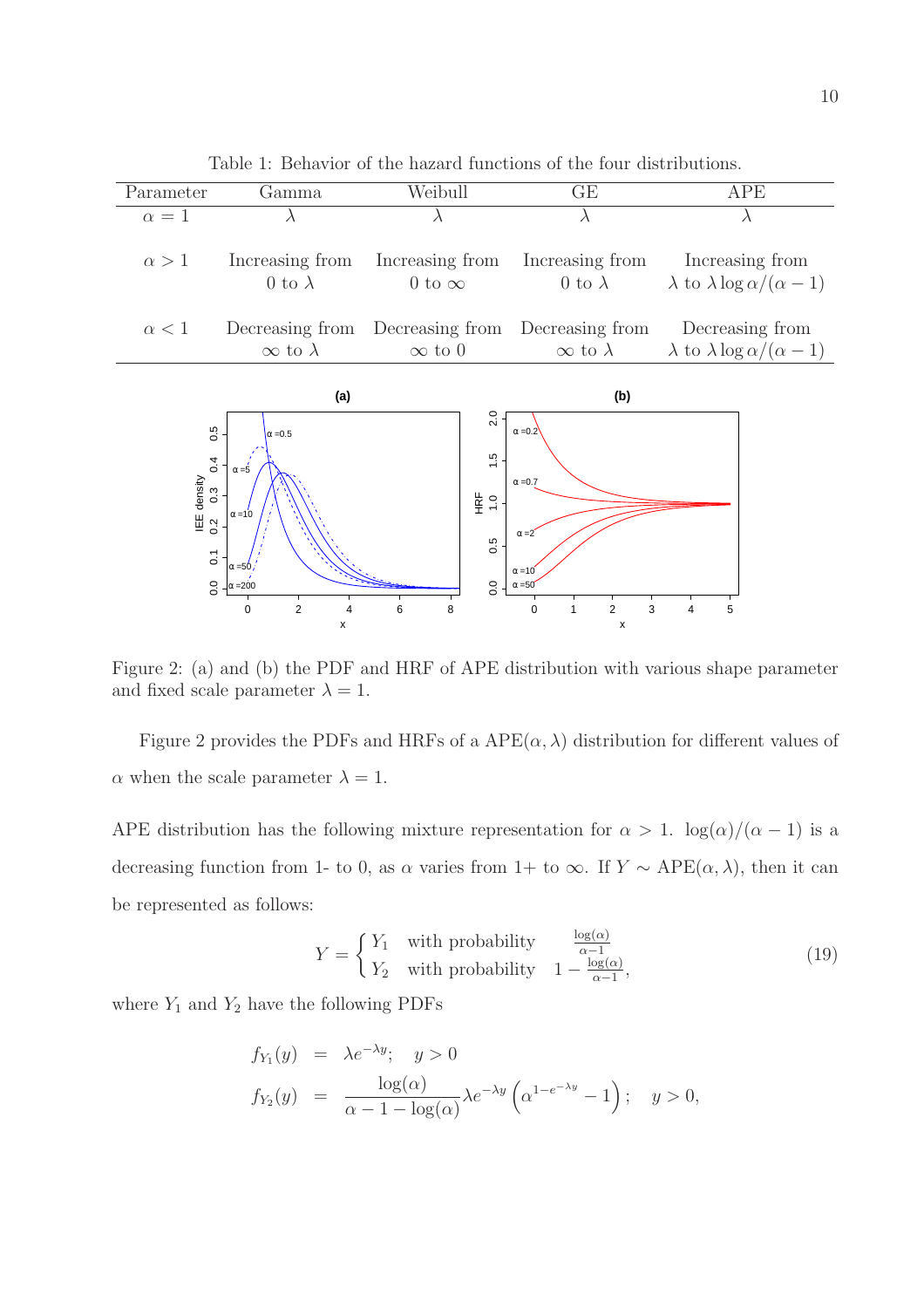respectively. It is clear from the representation (19) that as  $\alpha$  approaches 1, Y behaves like an exponential distribution, and  $\alpha$  increases, it behaves like  $Y_2$ . Further, the random variable  $Y_2$  has a a hidden truncation model interpretation similarly as the Azzalini's skew-normal model, see Arnold and Beaver (2000).

The generation from a APE distribution is very simple. By inverting (16), we obtain

$$
Y = \frac{-1}{\lambda} \log \left\{ \frac{\log \frac{\alpha}{(\alpha - 1)U + 1}}{\log \alpha} \right\}.
$$
 (20)

Therefore if U follows uniform (0,1), then  $Y \sim \text{APE}(\alpha, \lambda)$ . The p-th quantile function of  $APE(\alpha, \lambda)$  is given by

$$
y_p = \frac{-1}{\lambda} \log \left\{ \frac{\log \frac{\alpha}{(\alpha - 1)p + 1}}{\log \alpha} \right\},\tag{21}
$$

hence the median can be obtained as

$$
y_{1/2} = \frac{-1}{\lambda} \log \left\{ \frac{\log \frac{2\alpha}{\alpha + 1}}{\log \alpha} \right\}.
$$
 (22)

Using the series representations

$$
\alpha^{-u} = \sum_{k=0}^{\infty} \frac{(-\log \alpha)^k u^k}{k!},\tag{23}
$$

and

$$
\int_0^\infty u^n (\log u)^m du = u^{n+1} \sum_{k=0}^m (-1)^k \frac{m! (\log u)^{m-k}}{(m-k)!(n+1)^{k+1}},\tag{24}
$$

the moment-generating function (MGF) of  $APE(\alpha, \lambda)$  can be obtained as

$$
M_Y(t) = \frac{\lambda \alpha}{1 - \alpha} \sum_{k=0}^{\infty} \frac{(-\log \alpha)^{k+1}}{(k\lambda - t + \lambda)k!}, \ t < \lambda.
$$
 (25)

Hence, the  $n$ -th moment of  $Y$  becomes

$$
E(Y^n) = \frac{\alpha n!}{\lambda^n (1 - \alpha)} \sum_{k=1}^{\infty} \frac{(-\log \alpha)^k}{k^n k!}.
$$
 (26)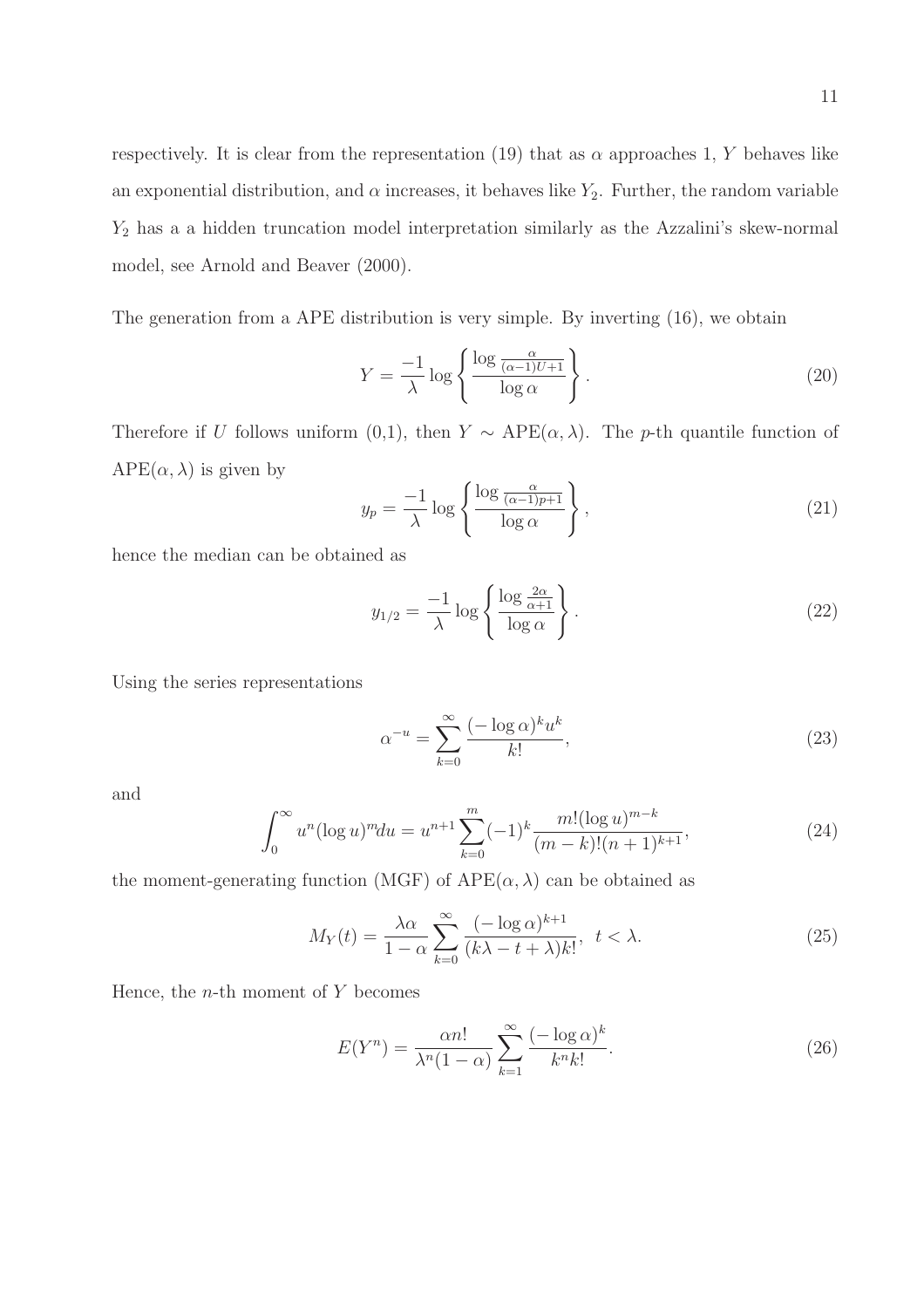Suppose that  $Y$  is a random variable representing a lifetime of an object. The expected additional lifetime given that a component has survived until time  $t$  is called mean residual life (MRL). The MRL function,  $\mu(t)$ , of a random variable Y is given by

$$
\mu(t) = \frac{1}{P(Y > t)} \int_{t}^{\infty} P(Y > x) dx, \ t \ge 0.
$$
\n(27)

Using (23) the MRL of  $X \sim \text{APE}(\alpha, \lambda)$  for  $\alpha \neq 1$ , is given by

$$
\mu(t) = \frac{-1}{\lambda(1 - \alpha^{-e^{-\lambda t}})} \sum_{k=1}^{\infty} \frac{(-\log \alpha)^k}{k!k} e^{-k\lambda t}, \quad t \ge 0.
$$
\n(28)

It follows that  $\mu(t)$ ,  $t \geq 0$  is an increasing function in t for  $0 < \alpha < 1$  and it is a decreasing function in t for  $\alpha > 1$ .

Ordering of distributions, particularly among lifetime distributions play an important role in the statistical literature. Johnson et al. (1995) have a major section on ordering of different lifetime distributions. It is already known that both gamma and GE family have likelihood ratio ordering  $(\langle L_R \rangle)$ , which implies that both of them have ordering in hazard rate  $(<sub>HAZ</sub>)$  and also in distribution  $(<sub>ST</sub>)$ . It may be recalled that if a family has a likelihood ratio ordering, it has the monotone likelihood ratio property. This implies there exists a uniformly most powerful test for any one sided hypothesis when the other parameters are known. It can be easily verified that if  $Y_1 \sim \text{APE}(\alpha_1, \lambda)$  and  $Y_2 \sim \text{APE}(\alpha_2, \lambda)$ , then for  $\alpha_1 < \alpha_2$ ,

$$
Y_1 \leq_{LR} Y_2 \Rightarrow Y_1 \leq_{HAZ} Y_2 \Rightarrow Y_1 \leq_{ST} Y_2.
$$

And if  $Y_1 \sim \text{APE}(\alpha, \lambda_1, \mu)$  and  $Y_2 \sim \text{APE}(\alpha, \lambda_2, \mu)$ , then for  $\lambda_1 < \lambda_2$ ,

$$
Y_2 \leq_{LR} Y_1 \Rightarrow Y_2 \leq_{HAZ} Y_1 \Rightarrow Y_2 \leq_{ST} Y_1,
$$

if  $0 < \alpha < e$ .

The entropy of a random variable measures the variation of the uncertainty. A large value of entropy indicates the greater uncertainty in the data. Some popular entropy measures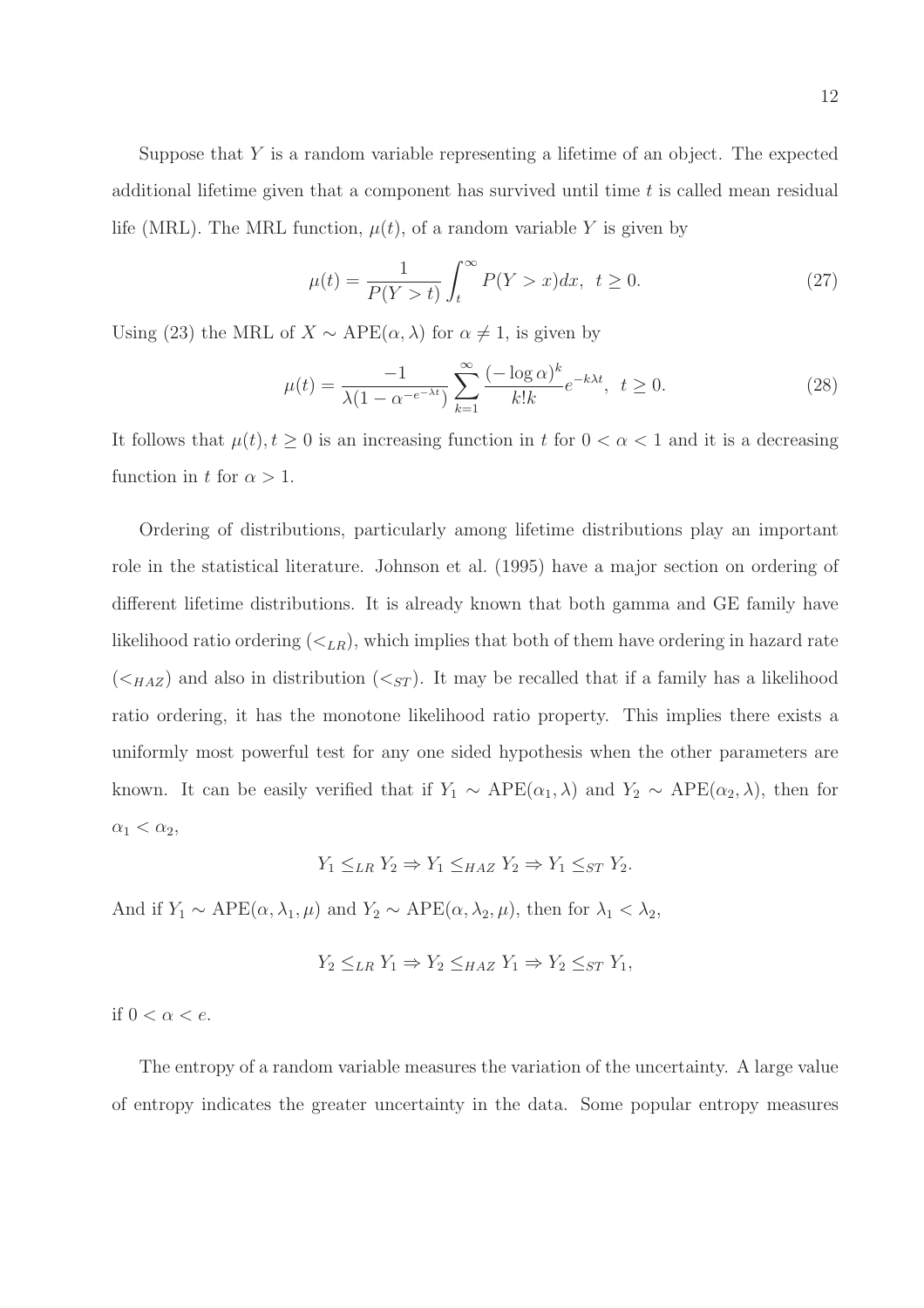are Rényi entropy (Rrnyi, 1961) or Shannon entropy (Shannon, 1951). If  $X$  is an absolute continuous random variable with PDF  $f(x)$ , then the Rényi entropy of X,  $RE_X(\rho)$  for  $\rho > 0$ and  $\rho \neq 1$ , is defined as

$$
RE_X(\rho) = \frac{1}{1-\rho} \log \left\{ \int_{-\infty}^{\infty} f(x)^{\rho} dx \right\},\tag{29}
$$

and Shannon entropy is defined as  $SE_X = E[-\log f(X)]$ . If  $Y \sim \text{APE}(\alpha, \lambda, 0)$  then the Rényi entropy of Y for  $\rho > 0$  and  $\rho \neq 1$ , can be obtained as

$$
RE_Y(\rho) = \left(\frac{\rho}{1-\rho}\right) \log \left(\frac{\alpha \log \alpha}{\alpha - 1}\right) - \log \lambda + \frac{1}{1-\rho} \log \left\{ \sum_{k=0}^{\infty} \frac{\rho^k (-\log \alpha)^k}{k! (\rho + k)} \right\}.
$$
 (30)

Further, the Shannon entropy of Y becomes

$$
SE_Y = \log\left(\frac{\alpha - 1}{\lambda \alpha \log \alpha}\right) + \frac{\alpha}{1 - \alpha} \sum_{k=1}^{\infty} \left\{ \frac{(-\log \alpha)^k}{k k!} - \frac{(-\log \alpha)^{k+1}}{(k+1)(k-1)!} \right\}.
$$

Finally we provide an order statistics result. Let  $Y_1, Y_2, ..., Y_n$  be a random sample from a APE( $\alpha$ ,  $\lambda$ ), and let  $Y_{k:n}$  denote the k-th order statistic. The PDF of  $Y_{k:n}$  for  $y > 0$  is given by

$$
f_{Y_{k:n}}(y) = \frac{n! \log \alpha}{(\alpha - 1)^n (k - 1)!(n - k)!} \lambda e^{-\lambda y} (\alpha^{1 - e^{-\lambda y}} - 1)^{k - 1} (1 - \alpha^{-e^{-\lambda y}})^{n - k} \alpha^{n - k + 1 - e^{-\lambda y}}.
$$

The q-th moment of  $Y_{k:n}$  can be expressed as

$$
E(Y_{k:n}^q) = \frac{n!q!(-1)^k \alpha^{n-k+1}}{\lambda^q (\alpha-1)^n} \sum_{l=0}^{k-1} \sum_{m=0}^{n-k} \sum_{r=0}^{\infty} \frac{(-1)^{m-l} \alpha^l (l+m+1)^r (-\log \alpha)^{r+1}}{l!m!r!(k-1-l)!(n-k-m)!(r+1)^{q+1}}.
$$
 (31)

Now we discuss about the stress-strength parameter. Suppose  $Y_1 \sim \text{APE}(\alpha_1, \lambda)$  and  $Y_2 \sim$  $APE(\alpha_2, \lambda)$ , and  $Y_1$  and  $Y_2$  are independently distributed, then

CASE 1:  $\alpha_1 \neq 1$  and  $\alpha_2 \neq 1$ :

$$
P(Y_1 < Y_2) = \frac{\log \alpha_2}{(\alpha_1 - 1)(\alpha_2 - 1)} \int_0^\infty \lambda e^{-\lambda y} \alpha_2^{1 - e^{-\lambda y}} (\alpha_1^{(1 - e^{-\lambda y})} - 1) dy
$$
\n
$$
= \frac{\log \alpha_2}{(\alpha_1 - 1)(\alpha_2 - 1)} \int_0^1 \alpha_2^z (\alpha_1^z - 1) dz \quad \text{(by using } 1 - e^{-\lambda y} = z\text{)}
$$
\n
$$
= \frac{\log \alpha_2}{(\alpha_1 - 1)(\alpha_2 - 1)} \left[ \frac{\alpha_1 \alpha_2 - 1}{\log(\alpha_1 \alpha_2)} - \frac{\alpha_2 - 1}{\log \alpha_2} \right]
$$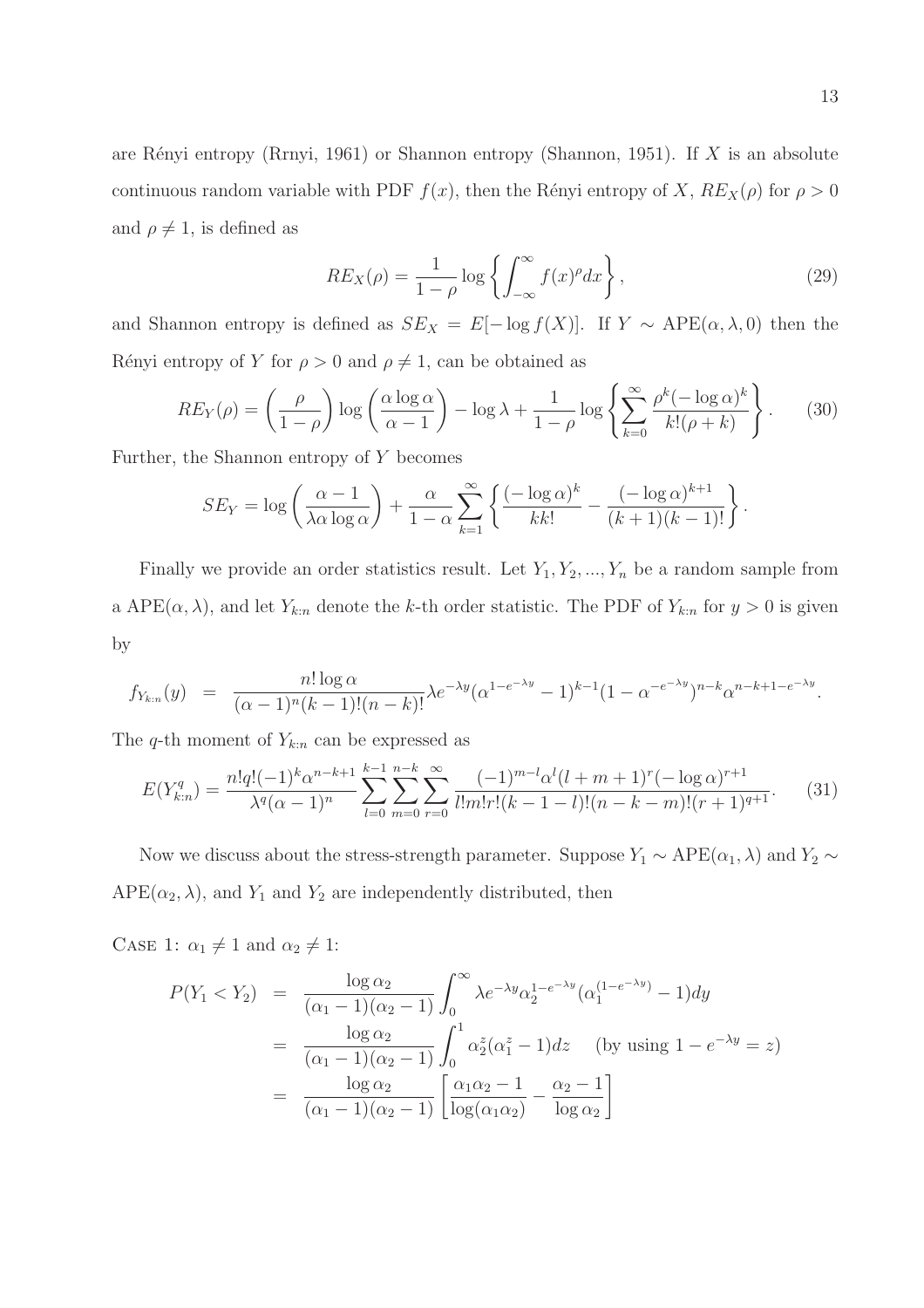CASE 2:  $\alpha_1 = 1, \alpha_2 \neq 1$ :

$$
P(Y_1 < Y_2) = \frac{\log \alpha_2}{(\alpha_2 - 1)} \int_0^\infty \lambda e^{-\lambda y} \alpha_2^{1 - e^{-\lambda y}} (1 - e^{-\lambda y}) dy
$$
  
\n
$$
= \frac{\log \alpha_2}{(\alpha_2 - 1)} \int_0^1 z \alpha_2^z dz \quad \text{(by using } 1 - e^{-\lambda y} = z\text{)}
$$
  
\n
$$
= \frac{\log \alpha_2}{(\alpha_2 - 1)} \left[ \frac{1 + \alpha_2}{\log \alpha_2} - \frac{\alpha_2}{(\log \alpha_2)^2} \right]
$$

CASE 3:  $\alpha_1 \neq 1, \alpha_2 = 1$ :

$$
P(Y_1 < Y_2) = \frac{1}{(\alpha_1 - 1)} \int_0^\infty \lambda e^{-\lambda y} (\alpha_1^{1 - e^{-\lambda y}} - 1) dy
$$
  
= 
$$
\frac{1}{(\alpha_1 - 1)} \left[ \int_0^1 \alpha_1^z dz - 1 \right] \quad \text{(by using } 1 - e^{-\lambda y} = z)
$$
  
= 
$$
\frac{1}{(\alpha_1 - 1)} \left[ \frac{\alpha_1 - 1}{\log \alpha_1} - 1 \right].
$$

CASE 4:  $\alpha_1 = \alpha_2 = 1$ 

$$
P(Y_1 < Y_2) = \int_0^\infty \lambda_2 e^{-\lambda_2 y} (1 - e^{-\lambda_1 y}) dy = 1 - \frac{\lambda_2}{\lambda_1 + \lambda_2} = \frac{\lambda_1}{\lambda_1 + \lambda_2}.
$$

## 4 STATISTICAL INFERENCE

#### 4.1 Maximum Likelihood Estimators

Let  $y_1, y_2, \ldots, y_n$  be a random sample from  $\text{APE}(\alpha, \lambda)$ , then the log-likelihood function becomes

$$
l(\alpha, \lambda) = n \log \alpha + n \log \left( \frac{\log \alpha}{\alpha - 1} \right) + n \log \lambda - \lambda \sum_{i=1}^{n} y_i - (\log \alpha) \sum_{i=1}^{n} e^{-\lambda y_i}.
$$
 (32)

The two normal equations become

$$
\frac{\partial l(\alpha,\lambda)}{\partial \alpha} = \frac{n}{\alpha} + \frac{n(\alpha - 1 - \alpha \log \alpha)}{\alpha(\alpha - 1) \log \alpha} - \frac{1}{\alpha} \sum_{i=1}^{n} e^{-\lambda y_i} = 0,
$$
\n(33)

$$
\frac{\partial l(\alpha,\lambda)}{\partial \lambda} = \frac{n}{\lambda} - \sum_{i=1}^{n} y_i + (\log \alpha) \sum_{i=1}^{n} y_i e^{-\lambda y_i} = 0.
$$
 (34)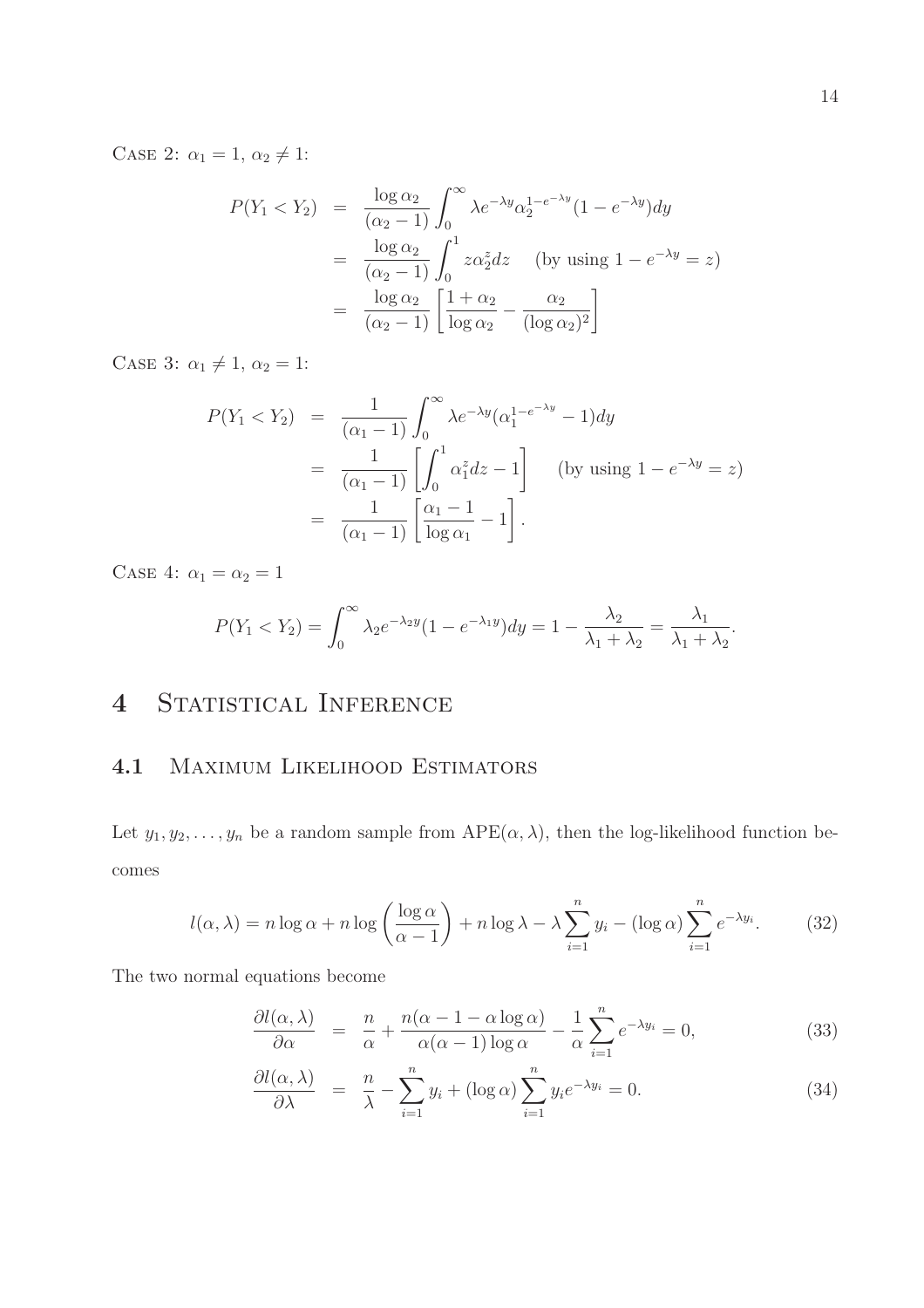The MLEs of  $\alpha$  and  $\lambda$  can be obtained by solving (33) and (34) simultaneously, and they will be denoted by  $\hat{\alpha}$  and  $\hat{\lambda}$ . Standard algorithm like Newton-Raphson method may be used to solve these non-linear equations. Alternatively, any two dimensional optimization method may be used to maximize the log-likelihood function  $l(\alpha, \lambda)$  directly. Since it is a simple two-dimensional optimization problem, getting some initial guesses is also not difficult. We proceed as follows. For a fixed  $\lambda$  obtain  $\hat{\alpha}(\lambda)$  from (34) as

$$
\widehat{\alpha}(\lambda) = \exp\left\{\frac{\frac{1}{n}\sum_{i=1}^{n}y_i - \frac{1}{\lambda}}{\frac{1}{n}\sum_{i=1}^{n}y_i e^{-\lambda y_i}}\right\},\,
$$

and then obtain  $\hat{\lambda}$  from (33) by solving

$$
1 + \frac{(\widehat{\alpha}(\lambda) - 1 - \widehat{\alpha}(\lambda) \log \widehat{\alpha}(\lambda))}{\widehat{\alpha}(\lambda)(\widehat{\alpha}(\lambda) - 1) \log \widehat{\alpha}(\lambda)} - \frac{1}{n} \sum_{i=1}^{n} e^{-\lambda y_i} = 0.
$$
 (35)

Equation (35) can be solved by simple bisection method. Once  $\hat{\lambda}$  is obtained  $\hat{\alpha}$  can be obtained as  $\widehat{\alpha} = \widehat{\alpha}(\widehat{\lambda})$ .

Two-parameter APE distribution is a regular family, hence we have the following asymptotic result: As  $n \to \infty$ ,  $\sqrt{n}(\hat{\alpha} - \alpha, \hat{\lambda} - \lambda)$  converges to a bivariate normal distribution with mean vector **0** and the variance co-variance matrix  $I_2^{-1}$  $\overline{I}_2^{-1}$ , where  $\overline{I}_2 = ((I_{ij}))$  is the Fisher information matrix. The elements of  $\boldsymbol{I}_2 = ((I_{ij}))$  are given by

$$
I_{11} = \frac{n}{\alpha^2} - \frac{n}{(\alpha - 1)^2} + \frac{n(\log \alpha + 1)}{(\alpha \log \alpha)^2} - \frac{n}{\alpha(1 - \alpha)} \sum_{k=0}^{\infty} \frac{(-\log \alpha)^{k+1}}{(k+2)k!},
$$
  
\n
$$
I_{22} = \frac{n}{\lambda^2} + \frac{2n\alpha}{\lambda^2(\alpha - 1)} \sum_{k=0}^{\infty} \frac{(-\log \alpha)^{k+2}}{(k+2)^3k!},
$$
  
\n
$$
I_{12} = I_{21} = \frac{n}{\lambda(\alpha - 1)} \sum_{k=0}^{\infty} \frac{(-\log \alpha)^{k+1}}{(k+2)^2k!}.
$$
\n(36)

Using the above result, asymptotic confidence intervals of the unknown parameters can be easily obtained.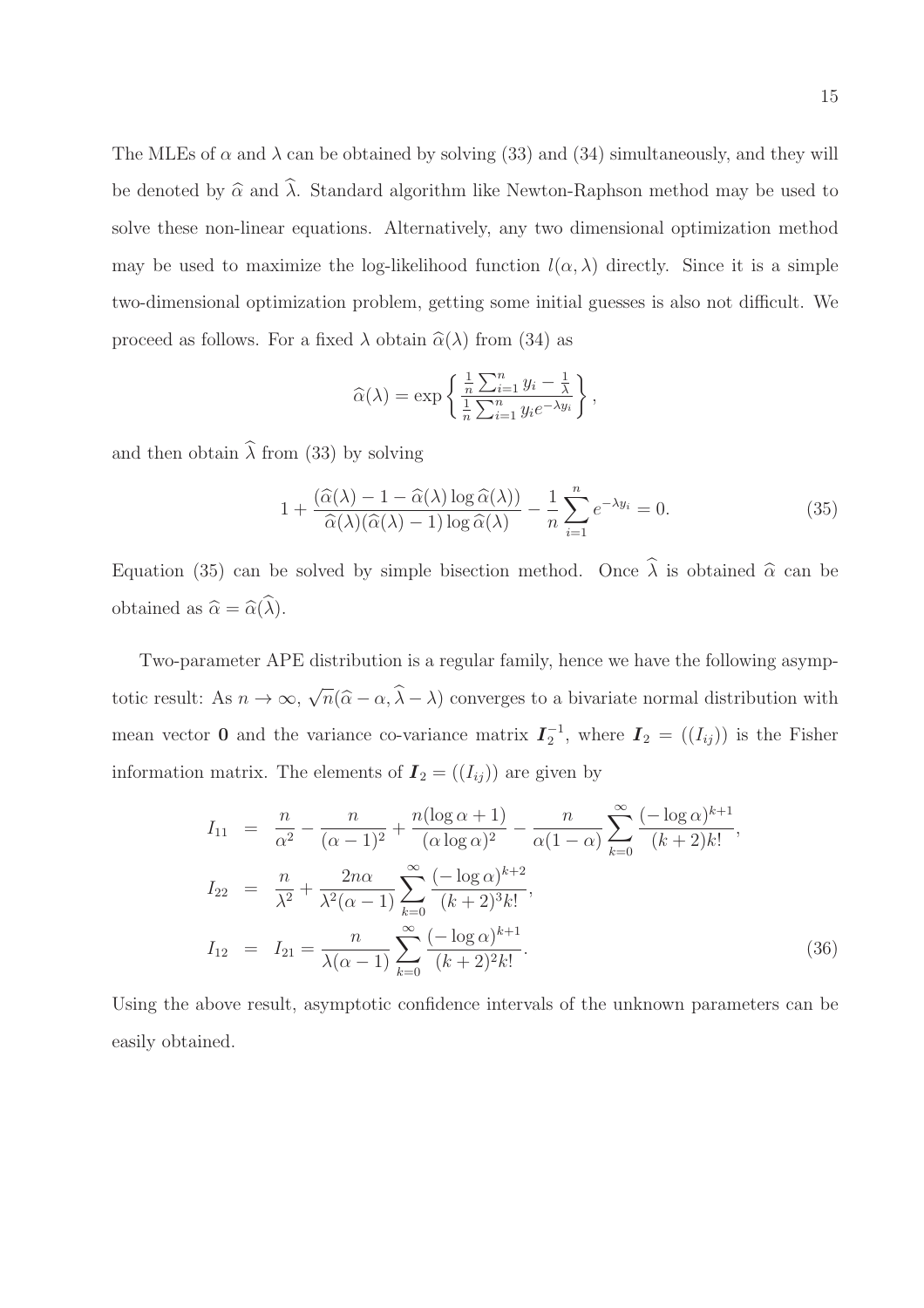#### 4.2 TESTING OF HYPOTHESIS

In this section we consider different testing of hypothesis problems which are of interest. It is assumed that we have a random sample  $\{y_1, \ldots, y_n\}$  from  $\text{APE}(\alpha, \lambda)$ . First let us consider the following testing problem on  $\alpha$ , when the scale parameter  $\lambda$  is assumed to be known. Without loss of generality it is assumed that  $\lambda = 1$ .

Test 1: 
$$
H_0: \alpha = \alpha_0
$$
 vs.  $\alpha > \alpha_0$ . (37)

Note that when  $\lambda$  is known, then  $T_1 = \sum_{n=1}^n$  $i=1$  $e^{-y_i}$  is a complete sufficient statistic. The uniformly most powerful (UMP) test will be of the following form: Reject  $H_0$  if  $T_1 < c$ . To determine c we need to know the distribution of  $T_1$  under  $H_0$ . The exact distribution of  $T_1$  is difficult to obtain, hence we can proceed in two different ways. Obtain the critical value by generating samples from  $y_i$ , alternatively use the large sample approximation of  $T_1$ . Similarly, the uniformly most powerful unbiased test of the following testing problem

Test 2: 
$$
H_0: \alpha = \alpha_0
$$
 vs.  $\alpha \neq \alpha_0$ , (38)

can be easily performed.

### 5 Application: coal-mining dataset

In this section, we analyze one data set to show the performance of the proposed model. The uncensored data set corresponding to intervals in days between 109 successive coal-mining disasters in Great Britain, for the period 1875-1951, published by Maguire et al. (1952). The sorted data are given as follows: 1 4 4 7 11 13 15 15 17 18 19 19 20 20 22 23 28 29 31 32 36 37 47 48 49 50 54 54 55 59 59 61 61 66 72 72 75 78 78 81 93 96 99 108 113 114 120 120 120 123 124 129 131 137 145 151 156 171 176 182 188 189 195 203 208 215 217 217 217 224 228 233 255 271 275 275 275 286 291 312 312 312 315 326 326 329 330 336 338 345 348 354 361 364 369 378 390 457 467 498 517 566 644 745 871 1312 1357 1613 1630.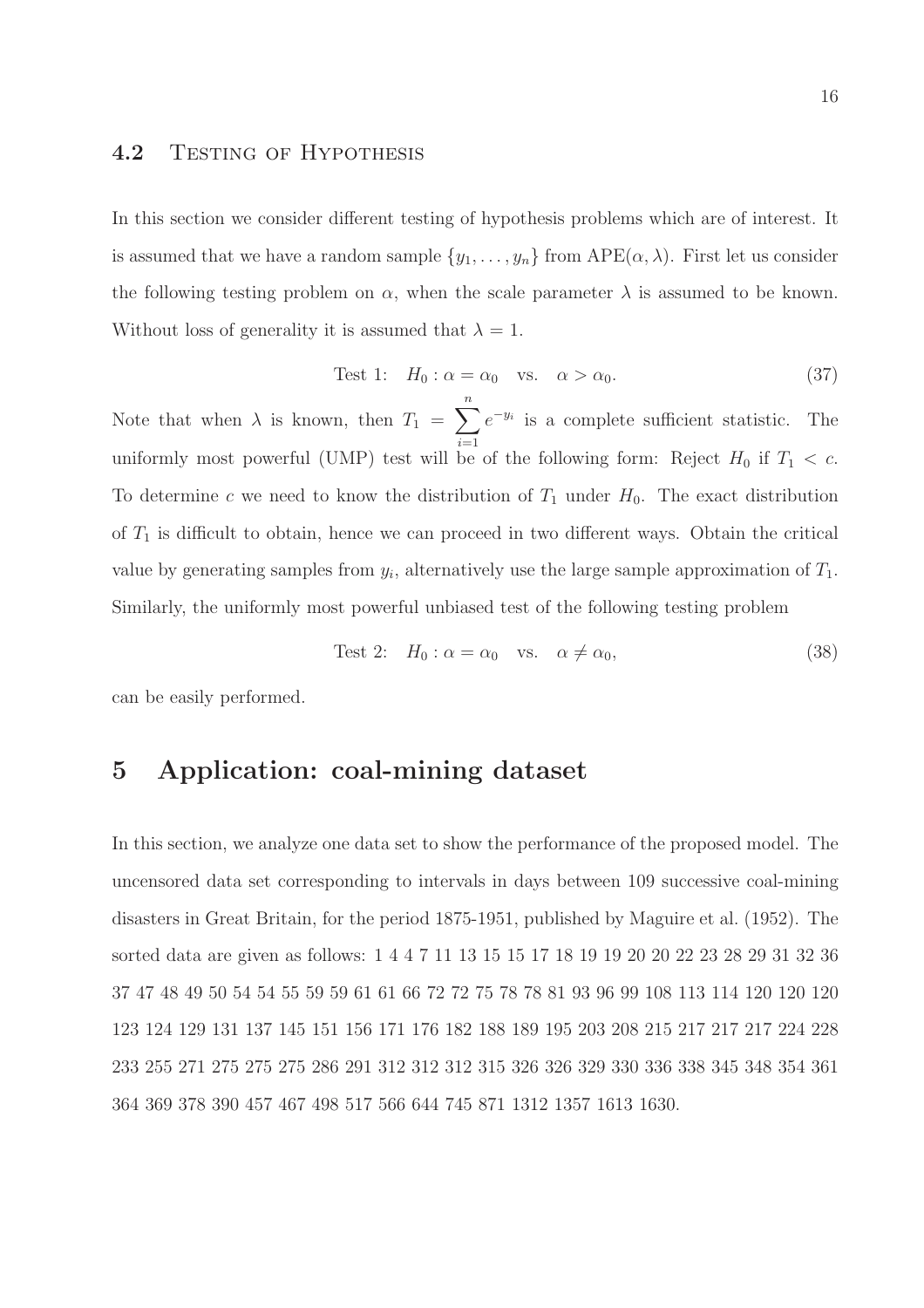

 1 0.9 0.8  $+ +$  0.7 0.6 ▁▁▁▁▁▔<br>┢╈<sup>╋╋╋╋</sup> 0.5 0.4 0.3 0.2 0.1 0 0 0.1 0.2 0.3 0.4 0.5 0.6 0.7 0.8 0.9 1

Figure 3: Relative histogram of the coal mine data set.

Figure 4: Scaled TTT plot of the coal mine data set.

The minimum, maximum, first quartile, median, third quartile of the above data set are: 1, 1630, 54, 145, 312, respectively. It clearly indicates that the data are skewed. The histogram and the scaled TTT plots are provided in Figure 3 and Figure 4, respectively, also indicate that the data are right skewed and the empirical hazard function is a decreasing function of time.

Now we would like to fit the proposed  $APE(\alpha, \lambda)$  to the above data set. To get an idea about the MLEs  $\lambda$ , we plot the function provided on the left hand side of the equation (33), and it gives an idea about the initial guess value of the MLE of  $\lambda$ . We finally obtain the MLEs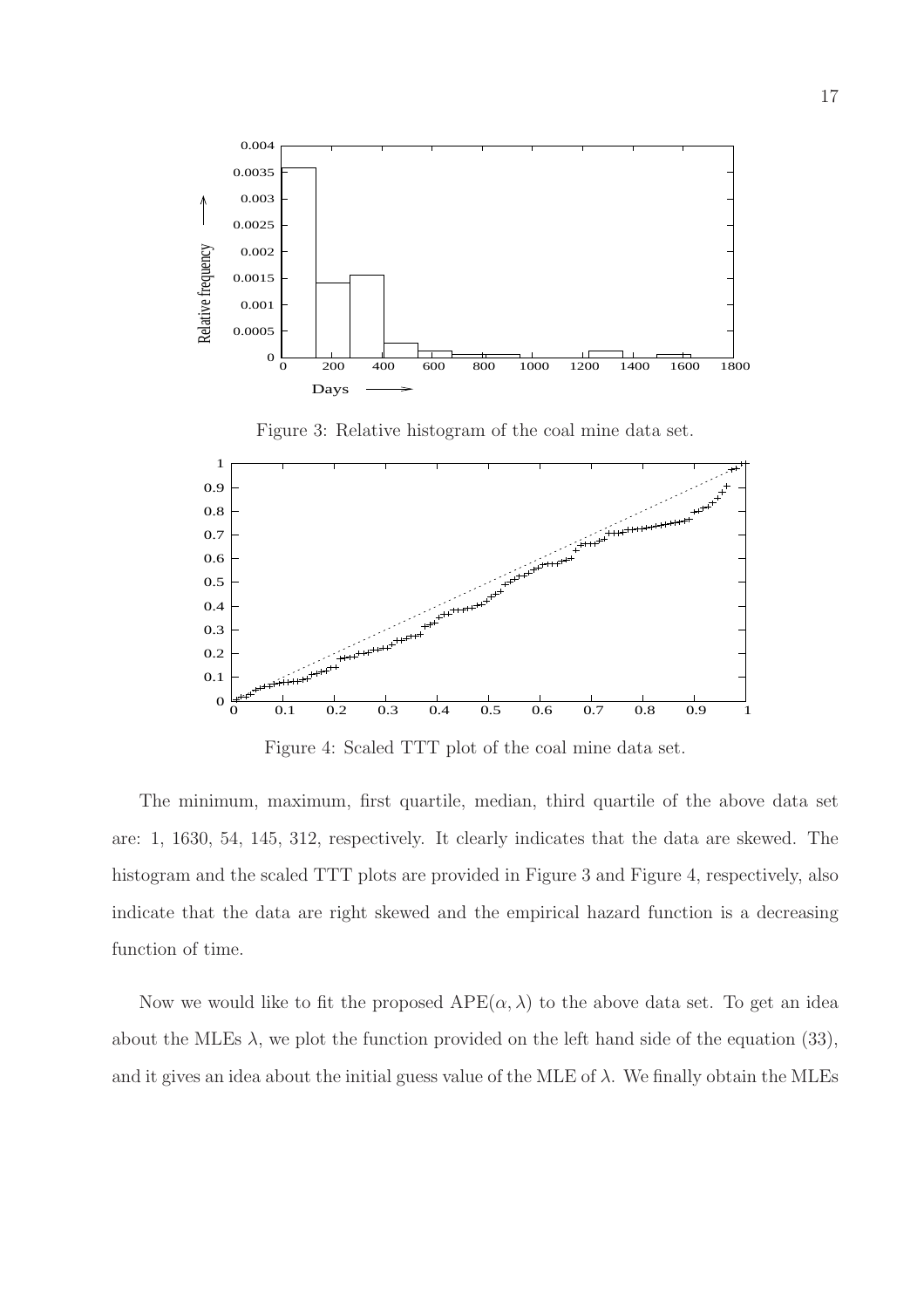of  $\lambda$  and  $\alpha$  as 0.0030 and 0.2807 with the associated log-likelihood value as -701.2132. The corresponding 95% confidence intervals based on Fisher information matrix become (0.2280, 0.3334) and (0.0028, 0.0032), respectively.

For comparison purposes, we have fitted four other two-parameter models to the same data set. In all these four distributions, the hazard function can be a decreasing function depending on the shape parameter. In all these cases it is assumed that  $\alpha > 0$  and  $\lambda > 0$ . They respective PDFs are as follows:

• gamma distribution with PDF

$$
f_{GA}(x; \alpha, \lambda) = \frac{\lambda^{\alpha}}{\Gamma \alpha} x^{\alpha - 1} e^{-\lambda x} \quad x > 0.
$$

• Weibull distribution with PDF

$$
f_{WE}(x; \alpha, \lambda)) = \alpha \lambda (\lambda x)^{\alpha - 1} e^{-(\lambda x)^{\alpha}}, \quad x > 0.
$$

• exponentiated exponential distribution (EE) with PDF

$$
f_{EE}(x; \alpha, \lambda) = \alpha \lambda (1 - e^{-\lambda x})^{\alpha - 1} e^{-\lambda x}, \quad x > 0,
$$

see for example Gupta et al. (1998) or Gupta and Kundu (1999).

• weighted exponential distribution (WE) proposed by Gupta and Kundu (2009) with the PDF

$$
f(x) = \frac{\alpha + 1}{\alpha} \lambda e^{-\lambda x} (1 - e^{-\alpha \lambda x}), \quad x > 0.
$$

We have computed the MLEs of  $\alpha$  and  $\lambda$  and the associated log-likelihood values in all these cases. We have also obtained the Kolmogorov-Smirnov (K-S) distance between the empirical cumulative distribution function and the fitted distribution function in each case and the associated p value. The results are reported in Table 2.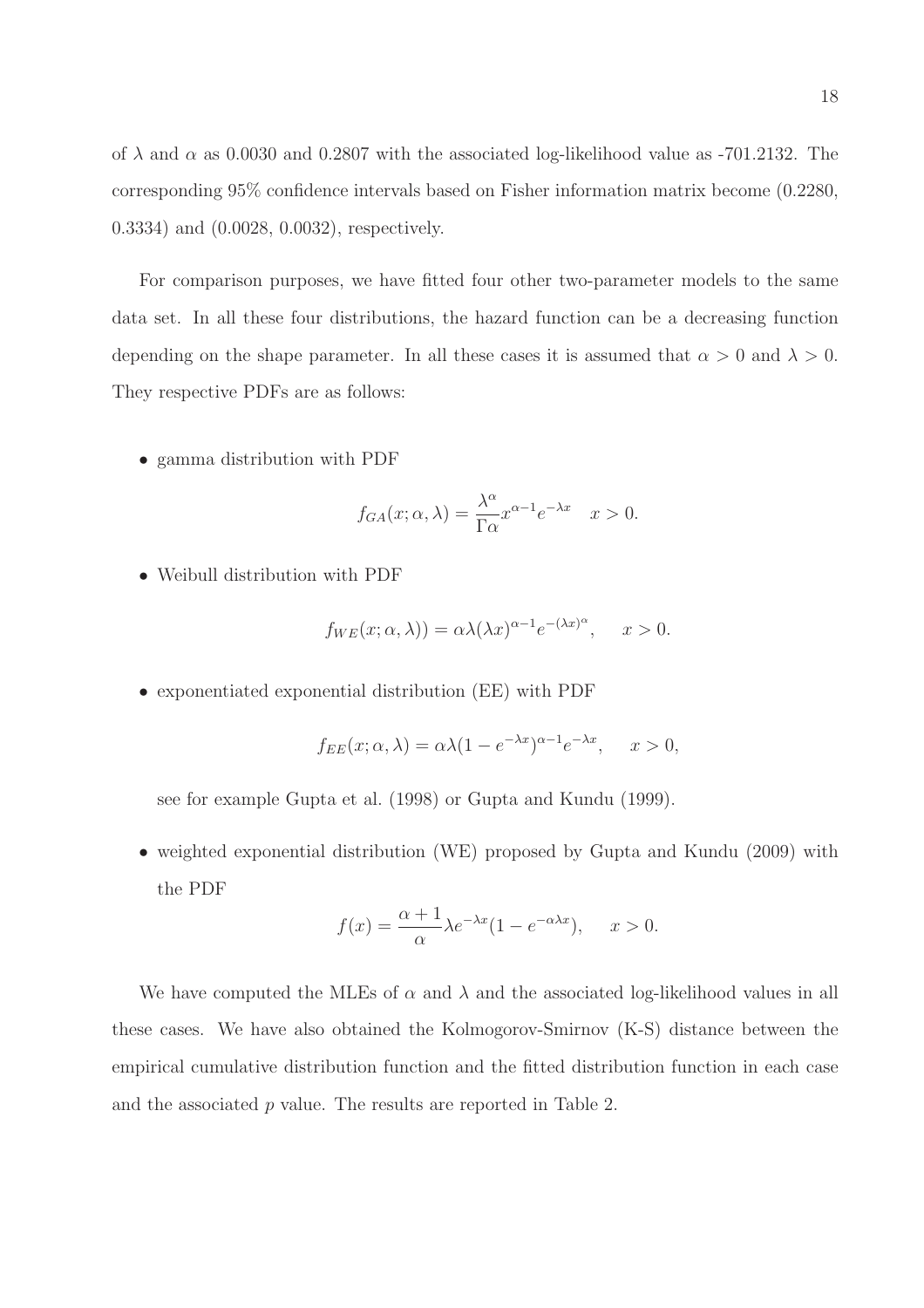|  | The model  | MLEs of the parameters                           | Log-likelihood K-S statistic p-value |        |        |  |  |  |
|--|------------|--------------------------------------------------|--------------------------------------|--------|--------|--|--|--|
|  | gamma      | $\hat{\alpha} = 0.8555, \hat{\lambda} = 0.0037$  | $-702.4007$                          | 0.0823 | 0.4517 |  |  |  |
|  | Weibull    | $\hat{\alpha} = 0.8848, \hat{\lambda} = 0.0046$  | $-701.7724$                          | 0.0784 | 0.5135 |  |  |  |
|  | EE         | $\hat{\alpha} = 0.8605, \hat{\lambda} = 0.0039$  | $-702.5524$                          | 0.0830 | 0.4402 |  |  |  |
|  | WE.        | $\hat{\alpha} = 35.2748, \hat{\lambda} = 0.0045$ | $-705.1641$                          | 0.0836 | 0.4313 |  |  |  |
|  | <b>APE</b> | $\hat{\alpha} = 0.2807, \hat{\lambda} = 0.0030$  | $-701.2132$                          | 0.0742 | 0.5852 |  |  |  |

Table 2: The maximum likelihood estimates and Kolmogorov-Smirnov statistics and p-values for coal-mining data.



Figure 5: (a) the histogram and the fitted APE distribution. (b) the fitted APE survival function and empirical survival function for coal-mining data.

It is clear from the Table 2 that based on the log-likelihood value and also based on the K-S statistic, the proposed APE model provides a better fit than gamma, Weibull, EE, WE models to this specific data set. The relative histogram and the fitted APE distribution are plotted in Figure 5 (a). In order to assess if the model is appropriate, the plots of the fitted APE survival function and empirical survival function are displayed in Figure 5 (b). Although, it is not guaranteed that the proposed model always provides a better fit than the other models, but at least in certain cases it definitely can provide a better fit. Therefore, the APE model can be used as a possible alternative to the well known gamma, Weibull or EE models.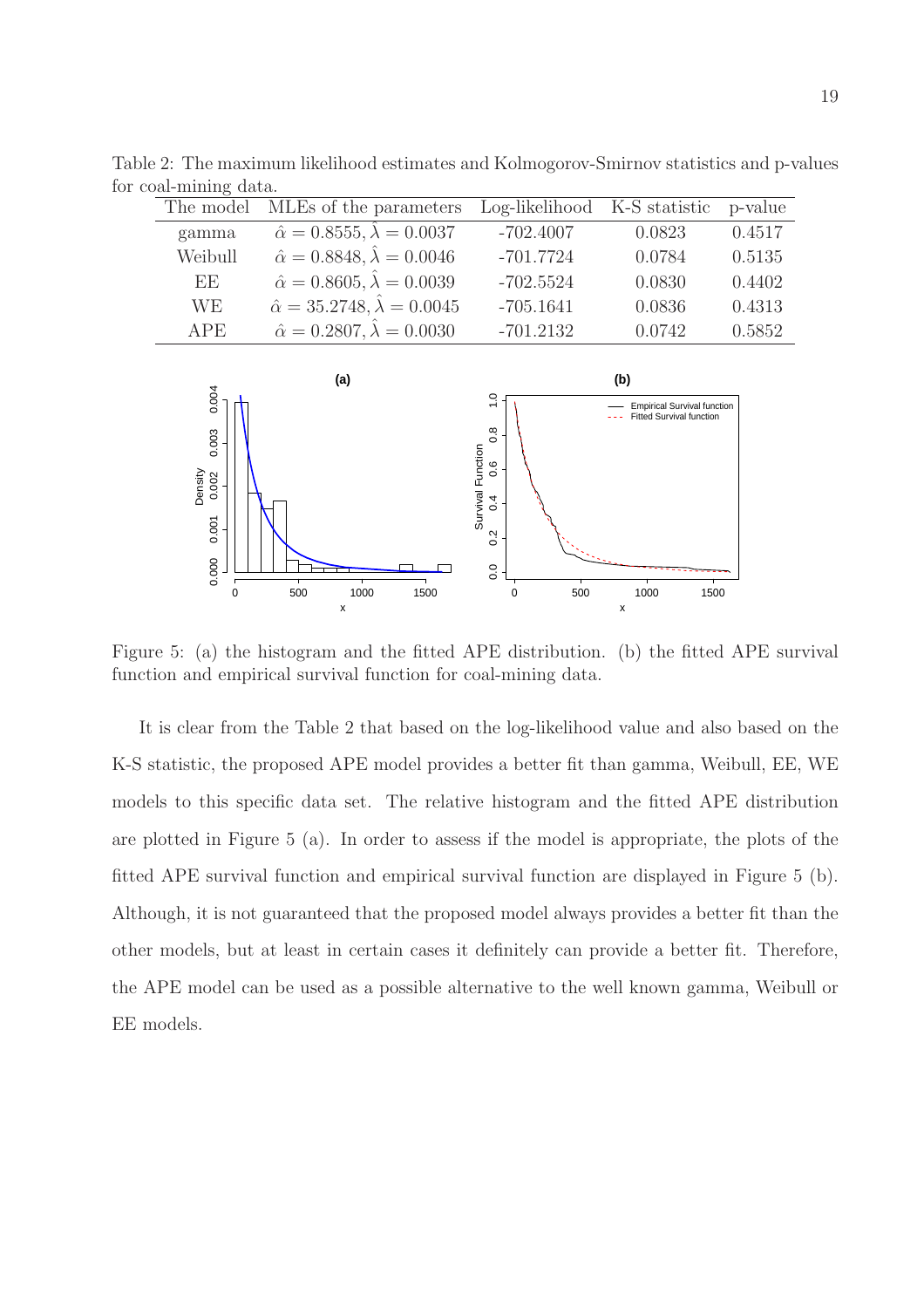### 6 Three-Parameter APE Distribution

In this section we introduce three-parameter APE distribution and analyze one data set based on three-parameter APE distribution.

DEFINITION 2: The random variable Y is said to have a three-parameter APE distribution, and will be denoted by  $APE(\alpha, \lambda, \mu)$ , with the shape, scale and location parameters as  $\alpha > 0$ ,  $\lambda > 0$  and  $-\infty < \mu < \infty$ , if the PDF of Y, for  $y > \mu$  is

$$
f(y; \alpha, \lambda, \mu) = \begin{cases} \frac{\log \alpha}{\alpha - 1} \lambda e^{-\lambda(y - \mu)} \alpha^{1 - e^{-\lambda(y - \mu)}} & \text{if } \alpha \neq 1\\ \lambda e^{-\lambda(y - \mu)} & \text{if } \alpha = 1. \end{cases}
$$
(39)

The associated CDF becomes

$$
F(y; \alpha, \lambda, \mu) = \begin{cases} \frac{\alpha^{1-e^{-\lambda(x-\mu)}-1}}{\alpha-1} & \text{if } \alpha \neq 1\\ 1-e^{-\lambda(x-\mu)} & \text{if } \alpha = 1. \end{cases}
$$
 (40)

Clearly, the shape of the PDF and the hazard function of  $APE(\alpha, \lambda, \mu)$  are same as  $APE(\alpha, \lambda)$ . Moreover, the generation of a random sample from  $APE(\alpha, \lambda, \mu)$  can be obtained similarly as  $APE(\alpha, \lambda)$ . Different moments of  $APE(\alpha, \lambda, \mu)$  distribution can be obtained from the different moments of  $\text{APE}(\alpha, \lambda)$ .

Now we discuss the maximum likelihood estimators of  $\alpha$ ,  $\lambda$  and  $\mu$  based on a random sample,  $\{y_1, \ldots, y_n\}$ , of size n, from  $\text{APE}(\alpha, \lambda, \mu)$ . The log-likelihood function can be written as

$$
l(\alpha, \lambda, \mu) = n \log \alpha + n \log \left( \frac{\log \alpha}{\alpha - 1} \right) + n \log \lambda - \lambda \sum_{i=1}^{n} (y_i - \mu) - (\log \alpha) \sum_{i=1}^{n} e^{-\lambda (y_i - \mu)}. \tag{41}
$$

Therefore, the MLEs of  $\alpha$ ,  $\lambda$  and  $\mu$  can be obtained by maximizing (41) with respect to the unknown parameters, and we denote them as  $\widehat{\alpha}$ ,  $\widehat{\lambda}$  and  $\widehat{\mu}$ , respectively. It is immediate from (41), that for  $\alpha < 1$ ,  $\hat{\mu} = y_{(1)}$ , the lowest order statistic of the sample. Hence  $\hat{\alpha}$  and  $\hat{\lambda}$  can be obtained by maximizing (32) based on the sample  $y_1 - y_{(1)}, \ldots, y_n - y_{(1)}$ . For  $\alpha > 1$ , the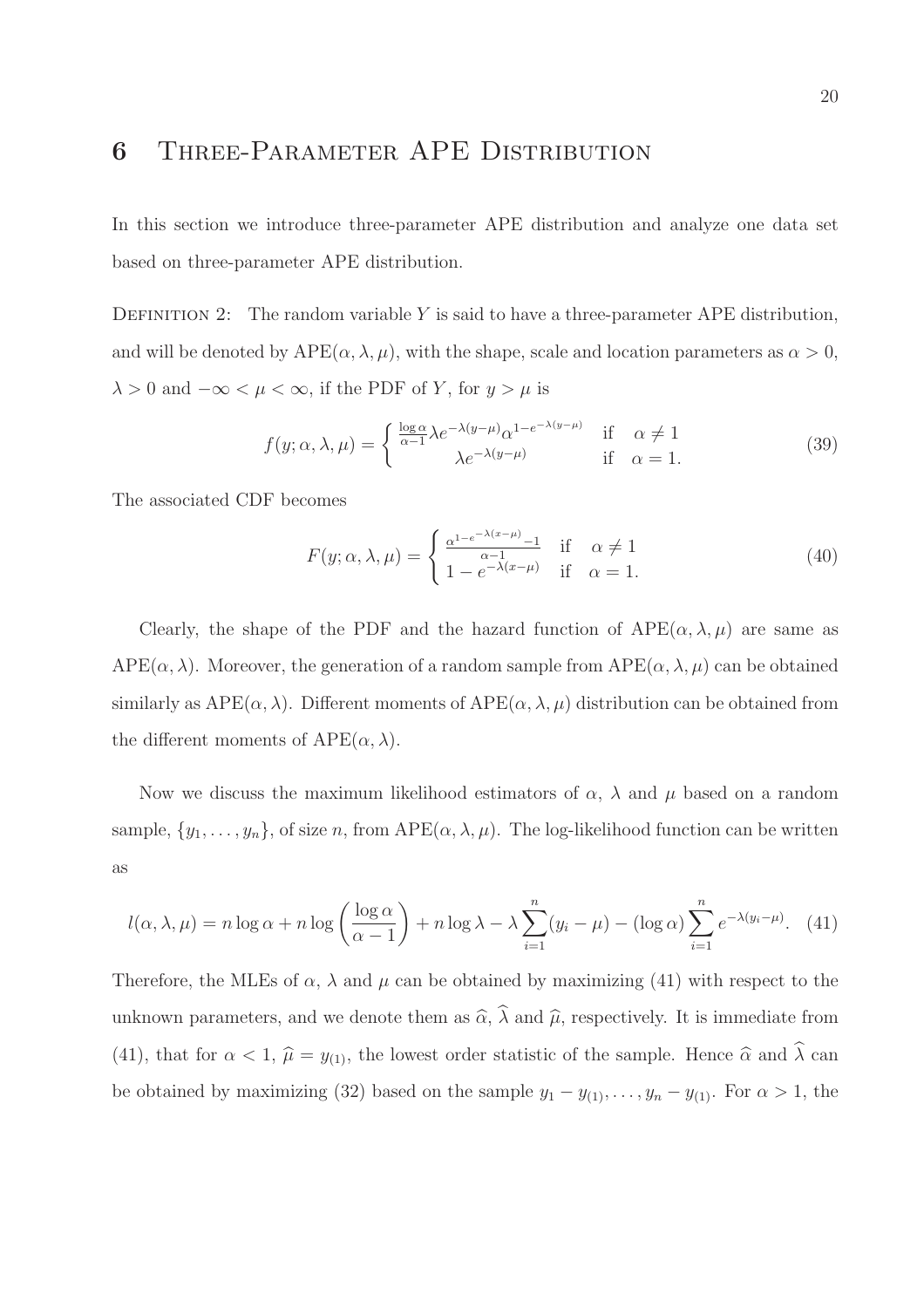normal equations become

$$
\frac{\partial l(\alpha,\lambda)}{\partial \alpha} = \frac{n}{\alpha} + \frac{n(\alpha - 1 - \alpha \log \alpha)}{\alpha(\alpha - 1) \log \alpha} - \frac{1}{\alpha} \sum_{i=1}^{n} e^{-\lambda(y_i - \mu)} = 0, \tag{42}
$$

$$
\frac{\partial l(\alpha,\lambda)}{\partial \lambda} = \frac{n}{\lambda} - \sum_{i=1}^{n} (y_i - \mu) + (\log \alpha) \sum_{i=1}^{n} y_i e^{-\lambda (y_i - \mu)} = 0,
$$
\n(43)

$$
\frac{\partial l(\alpha,\lambda)}{\partial \mu} = n\lambda - \lambda (\log \alpha) \sum_{i=1}^{n} y_i e^{-\lambda (y_i - \mu)} = 0.
$$
\n(44)

The MLEs cannot be obtained in explicit forms, we need to solve the above non-linear equations to compute the MLEs. For  $\alpha > 1$ , the APE( $\alpha, \lambda, \mu$ ) is a regular family, hence as  $n \to \infty$ ,  $\sqrt{n}(\hat{\alpha} - \alpha, \hat{\lambda} - \lambda, \hat{\mu} - \mu)$  converges to a trivariate normal distribution with mean vector 0 and the variance co-variance matrix  $I_3^{-1}$  $J_3^{-1}$ , where  $I_3 = ((I_{ij}))$  is the Fisher information matrix. The elements of  $I_3$  can be obtained similarly as  $I_2$ , the details are avoided.

Now we provide the analysis of a data set to see how  $APE(\alpha, \lambda, \mu)$  behaves in a practical situation. The data set has been obtained from Bader and Priest (1982), and it represents the strength for the single carbon fibers and impregnated 1000-carbon fiber tows, measured in GPa. We report the data of single carbon fiber tested at gauge length 1mm. The data are presented below: 2.247, 2.64, 2.908, 3.099, 3.126, 3.245, 3.328, 3.355, 3.383, 3.572, 3.581, 3.681, 3.726 3.727, 3.728, 3.783, 3.785, 3.786, 3.896, 3.912, 3.964, 4.05, 4.063, 4.082, 4.111, 4.118, 4.141, 4.246, 4.251, 4.262, 4.326, 4.402, 4.457, 4.466, 4.519, 4.542, 4.555, 4.614, 4.632, 4.634, 4.636, 4.678, 4.698, 4.738, 4.832, 4.924, 5.043, 5.099, 5.134, 5.359, 5.473, 5.571, 5.684, 5.721, 5.998, 6.06.

The preliminary data analysis indicates that the data are skewed and the scaled TTT plot, see Figure 6 indicates that the empirical hazard function is an increasing function. Therefore,  $\alpha > 1$ . Finally we obtain the MLEs of the unknown parameters and they are as follows:  $\hat{\alpha} = 673.8379$ ,  $\hat{\lambda} = 1.1562$  and  $\hat{\mu} = 2.247$ . The associated 95% confidence intervals are (659.2312,691.2256), (0.9312,1.3519), (1.916,2.247), respectively. We also the obtain the KS distance between the empirical CDF and the fitted CDF and it is 0.0925 and the associated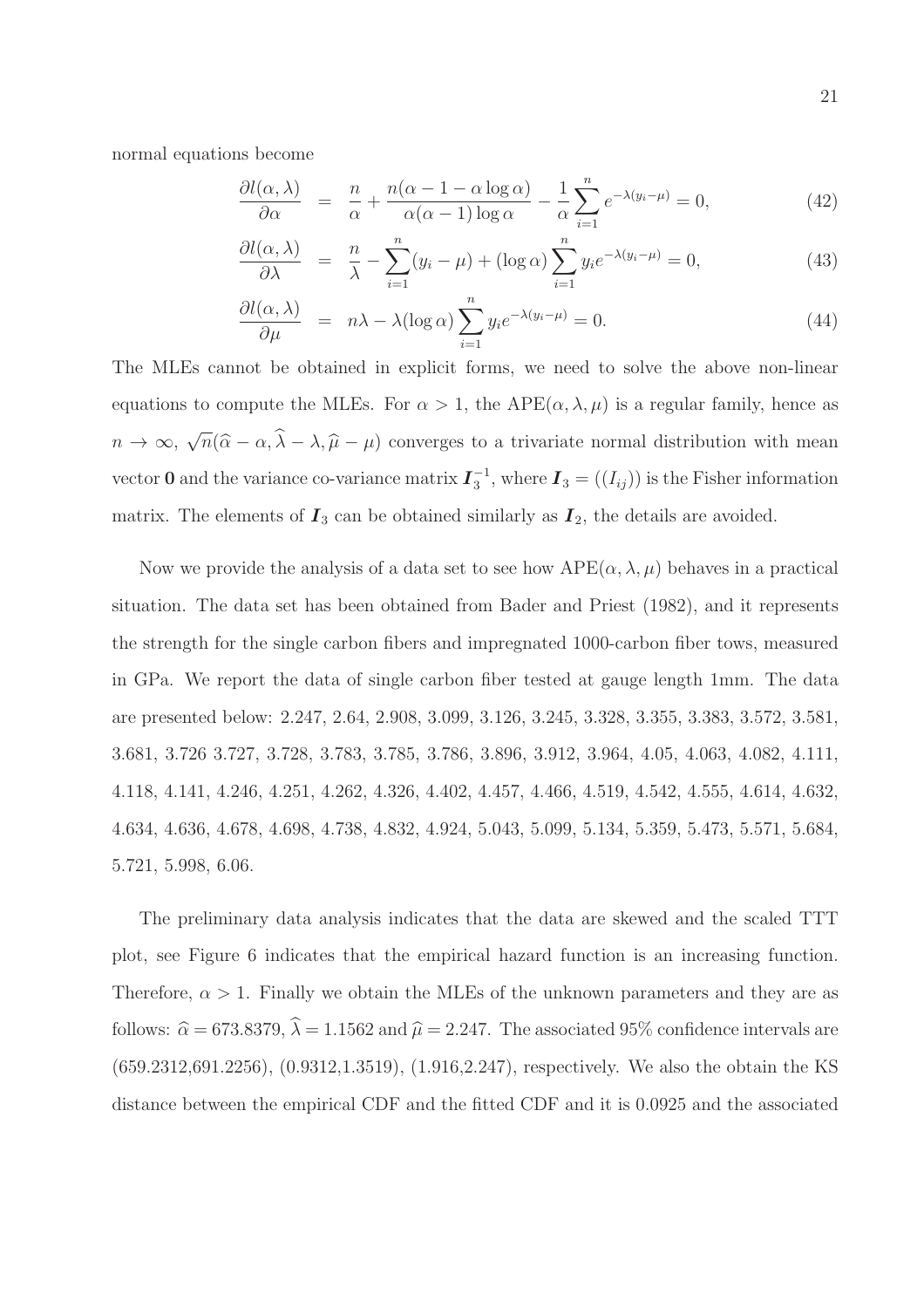$p$  value is 0.7243. The empirical and fitted survival functions are provided in Figure 7. The p-value of the KS statistic indicates that the three-parameter APE model provides a good fit to the data set.



Figure 6: Scaled TTT plot of the single fiber strength data set.



Figure 7: Empirical and fitted survival function for the single fiber strength data set.

### 7 Conclusion

A new APT method has been introduced to incorporate skewness to a family of distribution functions. We have used that method to the exponential family of distribution functions, and a new two-parameter APE distribution has been introduced. This proposed distribution has several desirable properties, and they are quite similar to the corresponding properties of the well known gamma or Weibull family. One data analysis has been performed, and it is observed that the proposed model provides a better fit than some of the existing models. Further we consider three-parameter APE distribution also, and discuss the maximum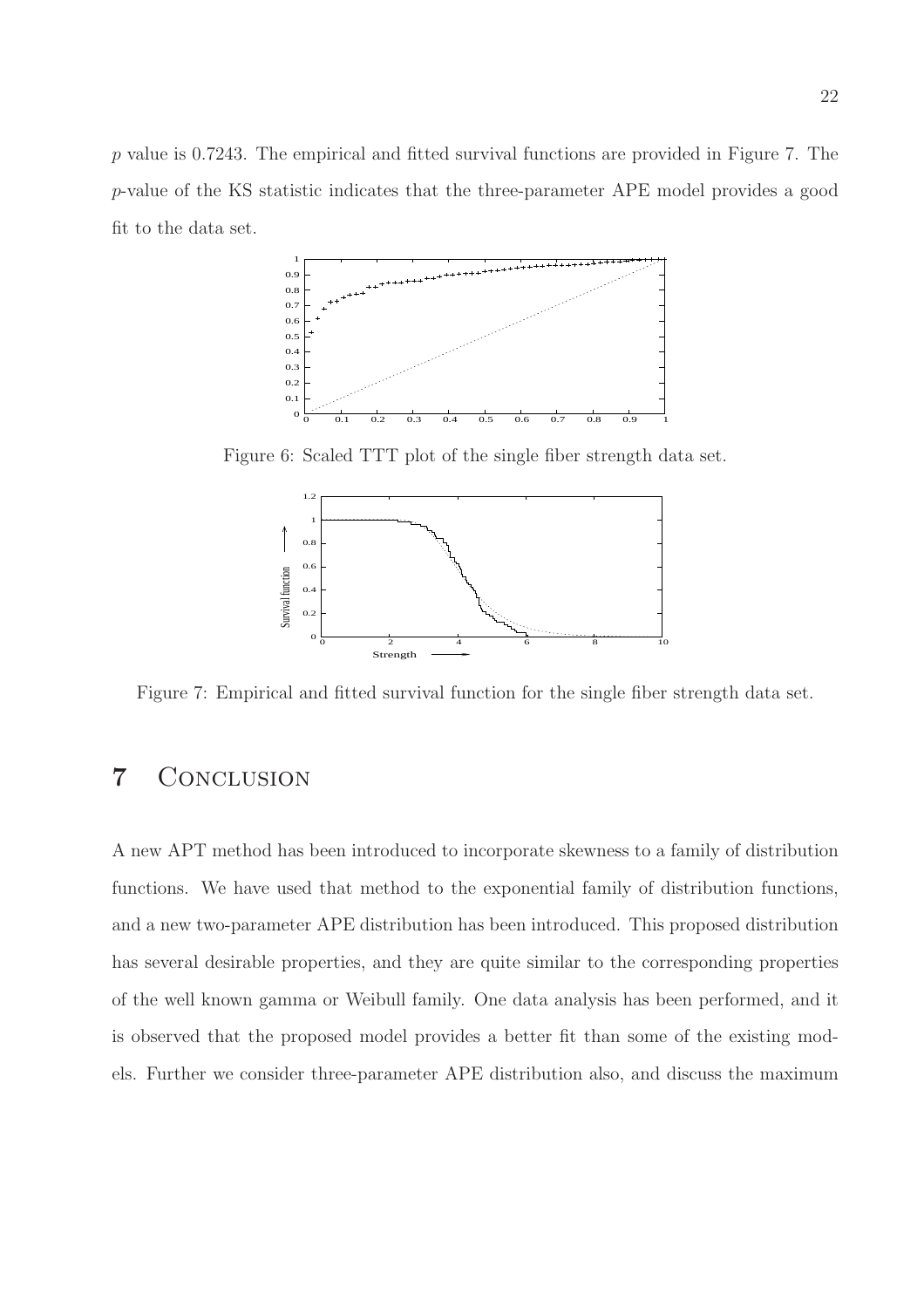likelihood estimation procedure of the unknown parameters. One data analysis has been performed based on three-parameter APE distribution. It is observed that the three-parameter APE distribution provides a good fit to the data set.

It should be mentioned that although we have used the APT method to the exponential distribution function, similar method can be used to the normal distribution also. It will introduce a skewness parameter to a normal distribution similar to the skew-normal distribution of Azzalini (1985). It will be interesting to study the properties of this skew-normal distribution and also to develop the inferential procedures. The work is in progress, it will be reported later.

#### Acknowledgements:

The authors would like to thank the associate editor and two referees for their constructive comments.

### References

- M. A. Aljarrah, C. Lee, and F. Famoye. On generating tx family of distributions using quantile functions. *Journal of Statistical Distributions and Applications*, 1(1):1–17, 2014.
- A. Alzaatreh, C. Lee, and F. Famoye. A new method for generating families of continuous distributions. *Metron*, 71(1):63–79, 2013.
- B. C. Arnold and R. J. Beaver. Hidden truncation models. *Sankhy¯a: The Indian Journal of Statistics, Series A*, pages 23–35, 2000.
- A. Azzalini. A class of distributions which includes the normal ones. *Scandinavian journal of statistics*, pages 171–178, 1985.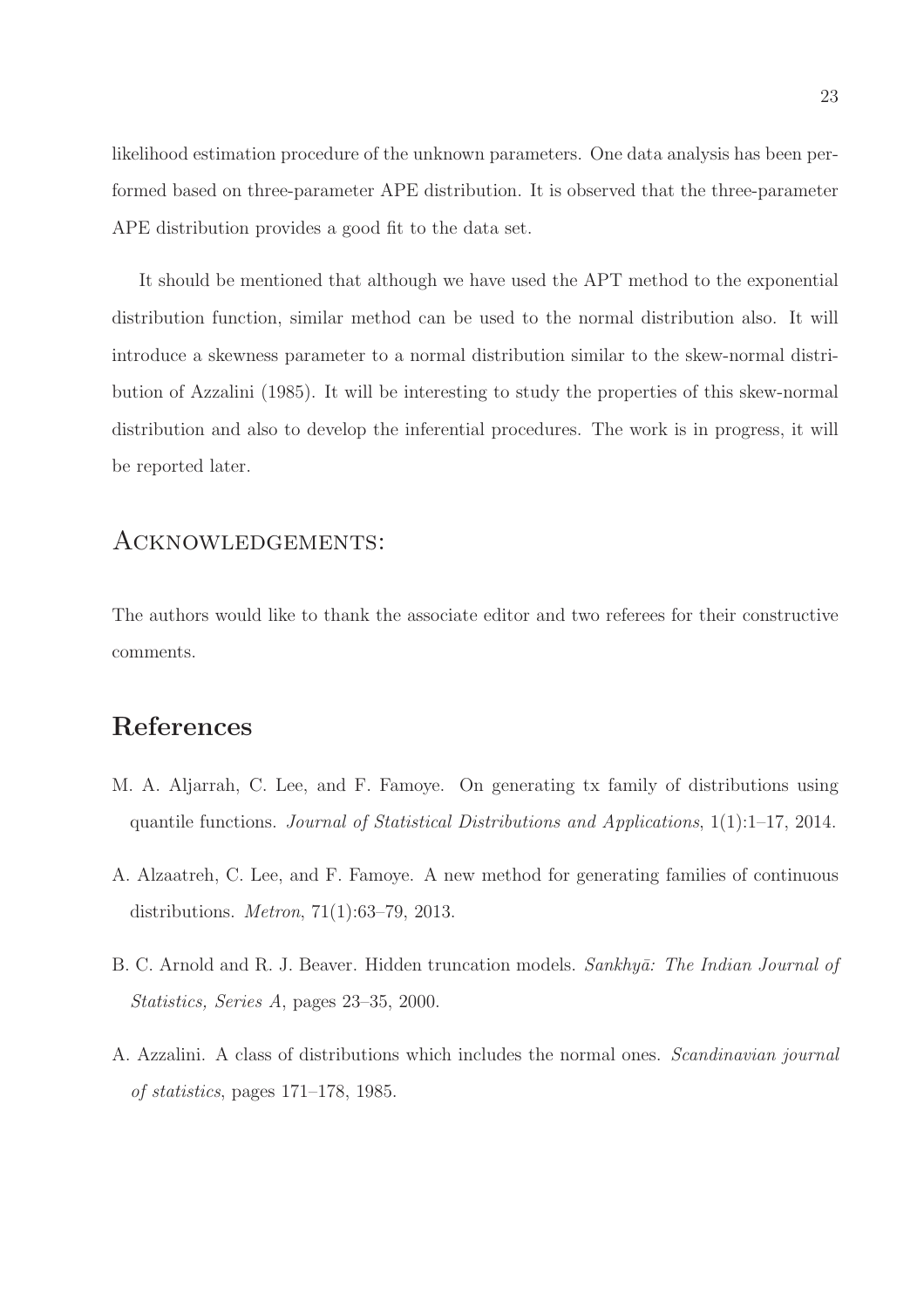- M. Bader and A. Priest. Statistical aspects of fibre and bundle strength in hybrid composites. *Progress in science and engineering of composites*, pages 1129–1136, 1982.
- R. Bartow and F. Prochan. Statistical theory of reliability and life testing. *Rinehart and Winston Inc. NY (USA)*, 1975.
- N. Eugene, C. Lee, and F. Famoye. Beta-normal distribution and its applications. *Communications in Statistics-Theory and Methods*, 31(4):497–512, 2002.
- R. C. Gupta, P. L. Gupta, and R. D. Gupta. Modeling failure time data by lehman alternatives. *Communications in Statistics-Theory and Methods*, 27(4):887–904, 1998.
- R. D. Gupta and D. Kundu. Theory & methods: Generalized exponential distributions. *Australian & New Zealand Journal of Statistics*, 41(2):173–188, 1999.
- R. D. Gupta and D. Kundu. A new class of weighted exponential distributions. *Statistics*, 43(6):621–634, 2009.
- N. L. Johnson, S. Kotz, and N. Balakrishnan. Continuous univariate distributions, vol. 2wiley. *New York*, 1995.
- M. Jones. On families of distributions with shape parameters. *International Statistical Review*, 2014.
- C. Lee, F. Famoye, and A. Y. Alzaatreh. Methods for generating families of univariate continuous distributions in the recent decades. *Wiley Interdisciplinary Reviews: Computational Statistics*, 5(3):219–238, 2013.
- B. A. Maguire, E. Pearson, and A. Wynn. The time intervals between industrial accidents. *Biometrika*, pages 168–180, 1952.